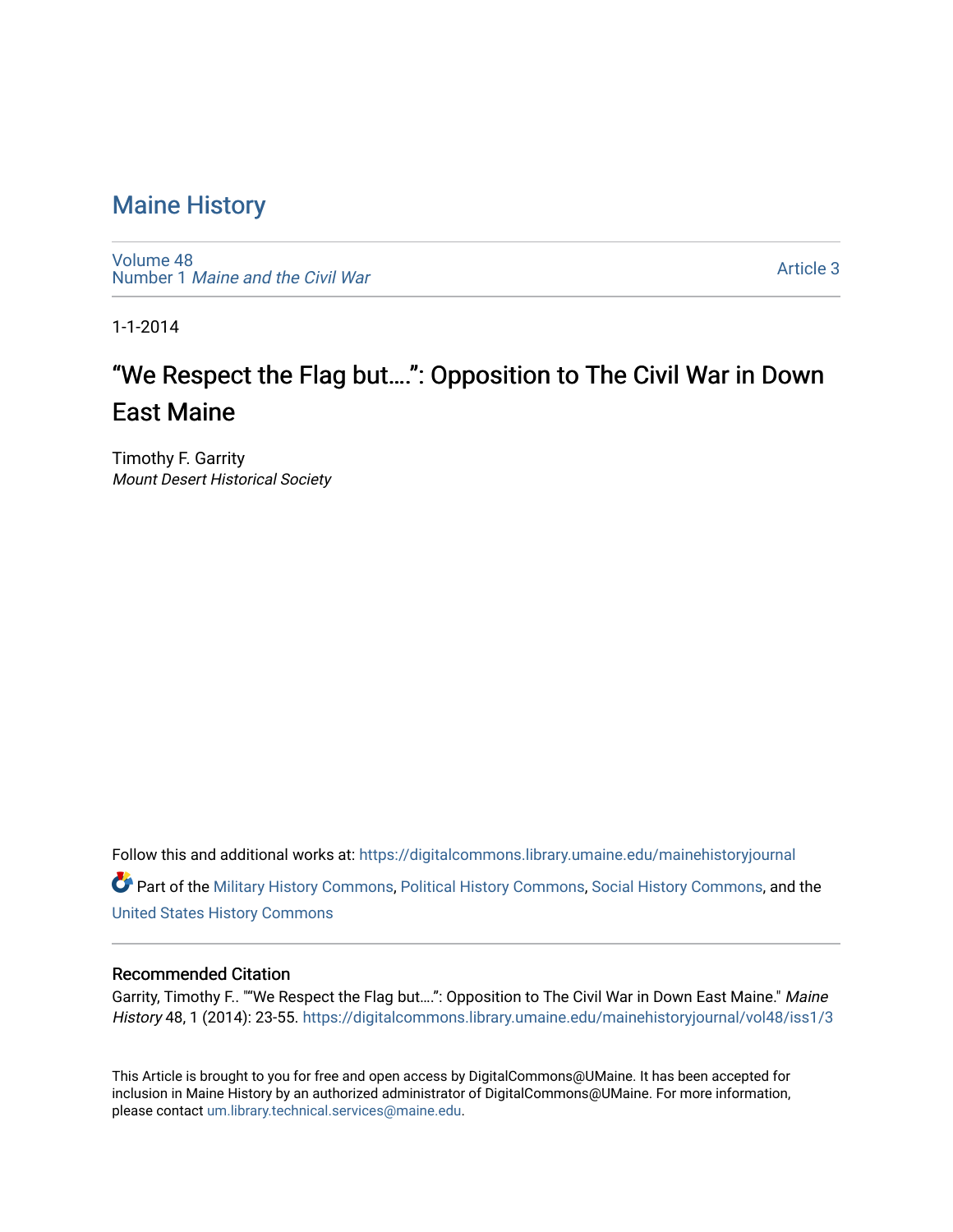# "WE RESPECT THE FLAG BUT….": OPPOSITION TO THE CIVIL WAR IN DOWN EAST MAINE

# BY TIMOTHY F. GARRITY

*Although Maine is commonly remembered as one of the states most supportive of the Union during the Civil War, many of its citizens were implacably opposed to the conflict, and they voiced their opposition loudly and persistently from the war's beginning until its end. Others weighed in on the topic more quietly but just as forcefully when they refused to enlist and evaded conscription by any effective means. While many studies have explored the history of Copperheadism and associated the political movement with populations that were urban, immigrant, and Catholic, there has been almost no prior investigation of Down East Maine, where the population was almost entirely rural, native, and Protestant. While opposition to the war was expressed in bitter and polemical newspaper editorials, men who avoided military service did so for more pragmatic reasons, such as the need to maintain a business or provide for a family. Many people of Down East Maine wanted simply to be left alone and not be compelled to participate in a war they regarded as costly, destructive, and foolhardy. The author is the executive director of the Mount Desert Island Historical Society. He is also a master's degree candidate in the History Department at the University of Maine.*

I<br>dier N THE COMMON American memory of the Civil War, Maine is counted among the northern states most solidly supportive of the Union cause, sending to the fight more than thirty regiments of soldiers and thousands of sailors. Of the state's approximately 300,000 male inhabitants, almost 70,000 men served in the military, and more than 28,000 of these were wounded, killed, or died of disease. 1 Maine civilians expressed their support too, cheering as the men left home and marched away to the seat of war. Their majority votes at town meetings raised bounties to encourage enlistment and assist soldiers' families. They sent gifts of food, blankets, bandages, clothing, newspapers, and affectionate letters to their soldiers far from home. Booming cannon and pealing church bells spread the news when the Union armies won battles.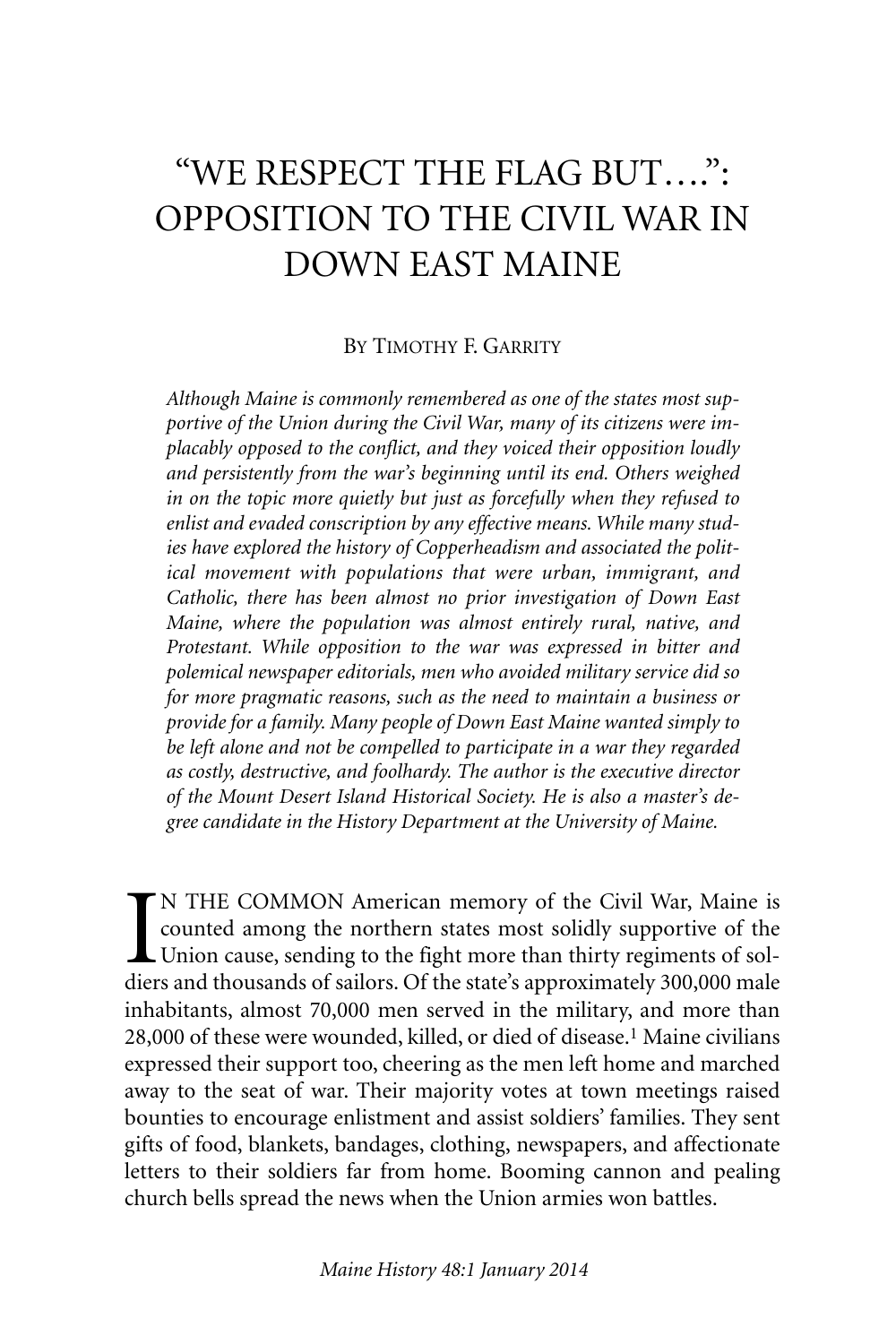This collective memory was reinforced after the war, when surviving veterans remembered their lost comrades and relived their experiences through a voluminous post-war literature, consisting of thousands of pages of regimental histories, personal memoirs, and speeches. On Mount Desert Island, the veterans formed a Grand Army of the Republic lodge, and their meetings, ceremonies, stories, and parades expressed a fervent patriotism from the end of the war until 1935, when the last surviving member of the lodge handed over the old flags and the post album to the safekeeping of the comparatively young men of the American Legion.2 The Civil War continues to be highly visible in Maine's landscape, living on in monuments that abide in cemeteries and public squares of almost every town and village in the state.

Despite the large numbers of people who expressed support for the Union war effort in the North, there was also a significant, persistent, and vocal minority that opposed it. Known variously as Tories, Secesh, or Peace Democrats, war opponents came to be known most popularly as Copperheads, a name first given to them by a letter writer to a Cincinnati newspaper who equated them to the snake in Genesis. Copperheads eventually took on the appellation with pride, wearing on their lapels the Indian Head penny, with its image of Lady Liberty, who symbolized their belief that they were defending the Constitution. Copperheads were generally despised by those who supported the war effort. Some Union soldiers, historian James McPherson points out, would rather shoot a Copperhead than a Confederate soldier, whom at least they respected. McPherson cites a Maine soldier who wrote, "If I could shoot a Copperhead I should feel more elated than to have the privilege of bayoneting a Rebel captain." 3

Historians have examined wartime dissent since at least the early twentieth century, often focusing on Copperheadism in individual states of the North. 4 Historian Jennifer Weber has written the most thorough treatment of the Copperheads. She found that antiwar sentiment was present early in the war, that it was a widespread and divisive force throughout the towns and villages of the North, and that it hindered the northern war effort to the extent that Union soldiers viewed their Copperhead enemies at home as a greater threat than the Confederates at the front.5 According to the historiography on Civil War opponents in the North, immigrants, Catholics, and city-dwellers made up a substantial proportion of the Copperheads. In addition, almost all were Democrats. 6

War opponents in Down East Maine rarely fit the typical image of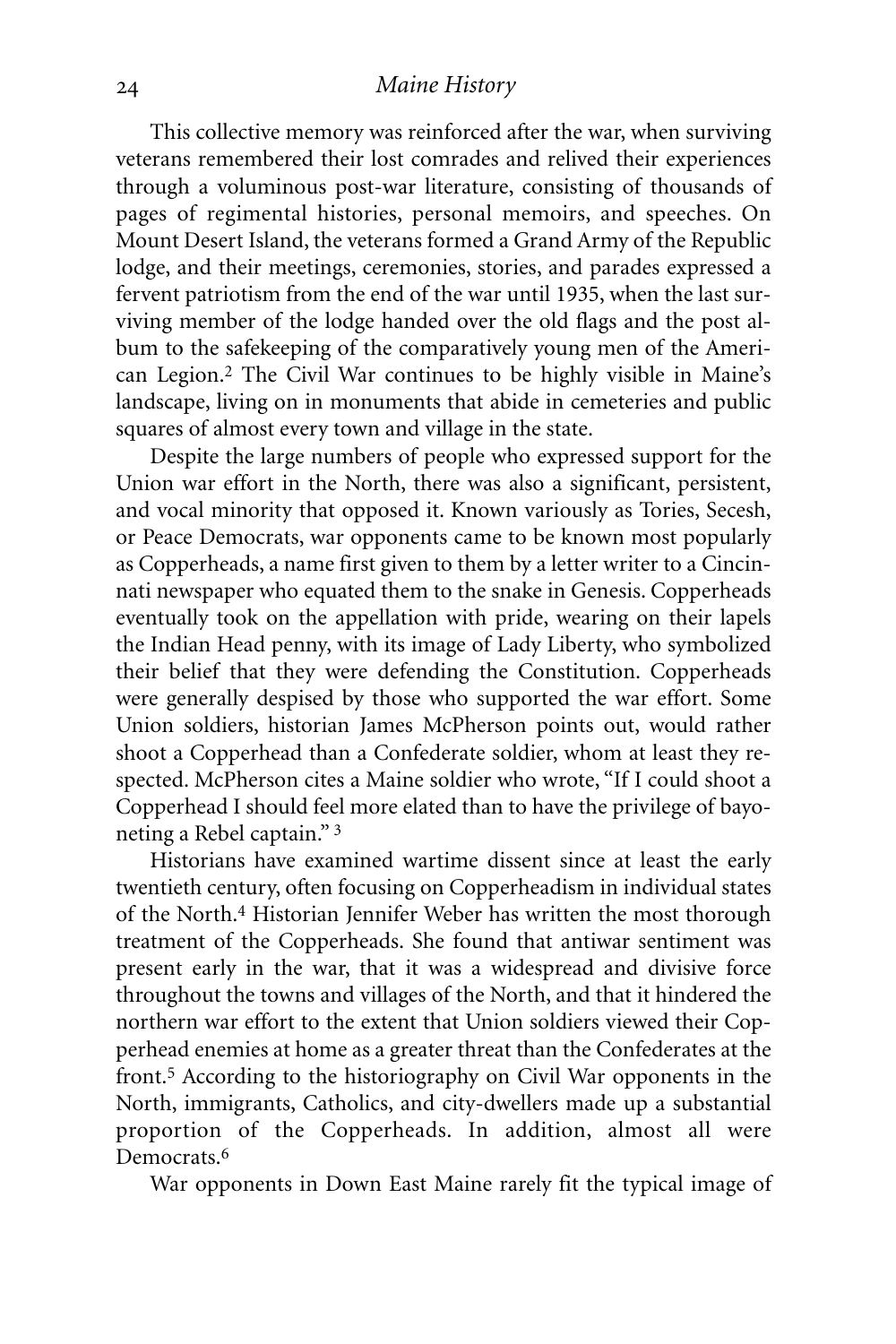

Known as Tories, Secesh, or Peace Democrats, war opponents came to be known most popularly as Copperheads. Copperheads were despised by those who supported the war effort. Here they are pictured threatening Lady Columbia with her shield "Union." From *Harper's Weekly*, February 28, 1863, p. 144. Courtesy of the Library of Congress.

the Copperhead. Mount Desert Island was a remote and rural island on the Down East coast, located about fifty miles from Bangor. Immigrants comprised only 1.6 percent of the population, and Catholics were a rare and not necessarily welcome sight. The nearest Catholic church was located in Ellsworth about twenty miles away, and even there, in 1854, Father John Bapst had been tarred and feathered by a gang of anti-Catholic Nativists. 7 When examining the 1860 census records, one cannot even safely assume that all the few Irish immigrants were Catholic. One of the few native-born Irishmen on Mount Desert Island, I.A. Barkwell, identified himself as a Baptist preacher. 8 This examination of Copperheadism in Down East Maine shows that war opposition was not limited to Catholic immigrants in northern cities, but was also a phenomenon found among rural Protestants whose families had been present in America for three generations or more.

Although much work has been done on wartime dissent throughout the North or in certain states, Copperheadism in Maine has been almost completely ignored. This essay examines wartime dissent in Down East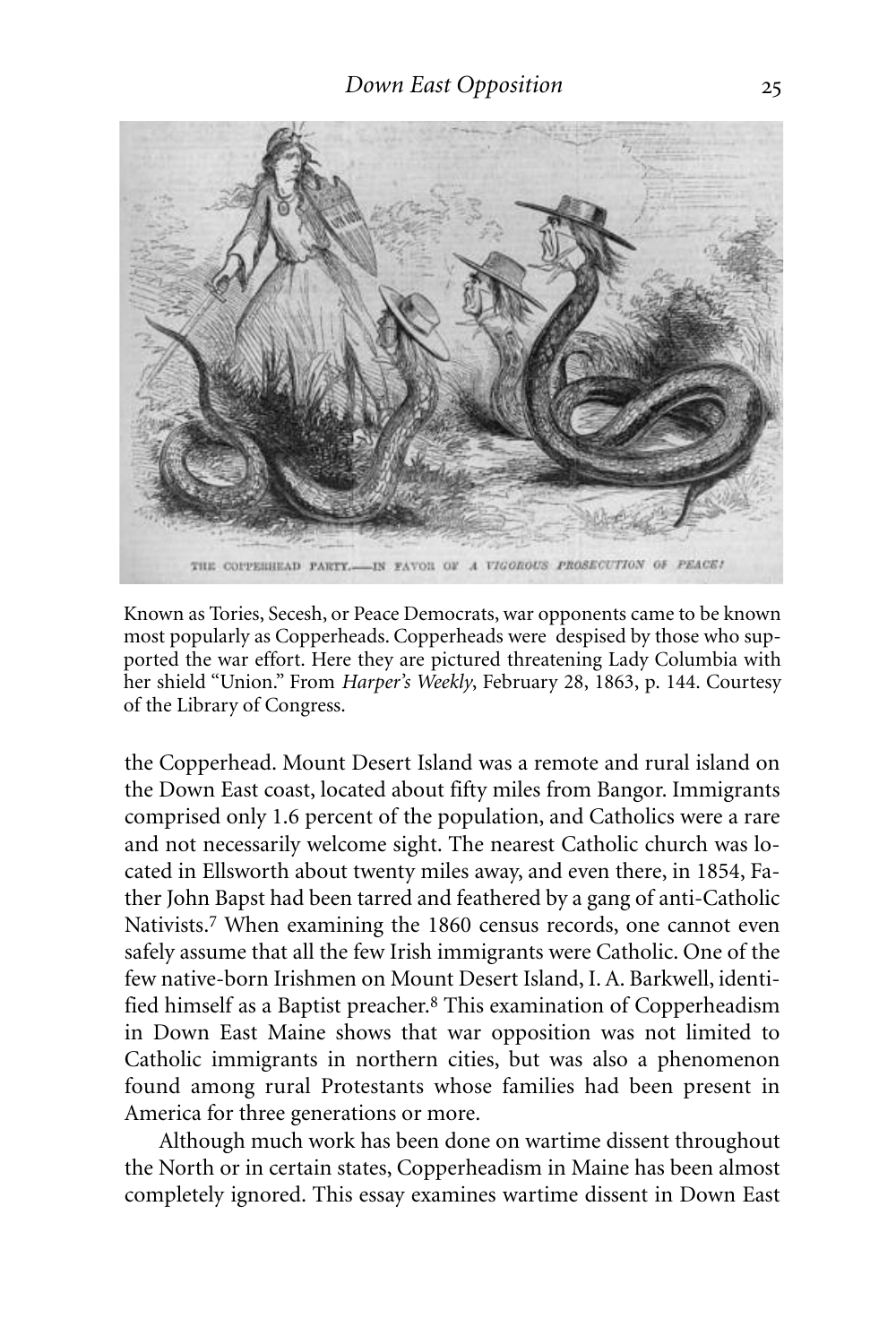

In the mid-nineteenth century, Mount Desert Island was made up of three towns: Mount Desert, Tremont, and Eden (now known as Bar Harbor). These three towns consistently met their quotas of men for the war, although Tremont did have a strong anti-war element among its population. Courtesy of Fogler Library Special Collections, University of Maine.

Maine, particularly on Mount Desert Island. In the 1860s, the island was home to three communities, Mount Desert, Tremont, and Eden. In total, these three towns had a population of 3,930 in 1860. 9 The people there mostly made a living by farming the rocky soil, by fishing, or in the coastal trade, taking goods like lumber and cod to the cities of the eastern seaboard and returning with coal or manufactured goods. Women worked mostly in the home, though they often bore the brunt of the farm chores for extended periods when their men were at sea.

Politically, Maine was predominantly a Republican state. About sixty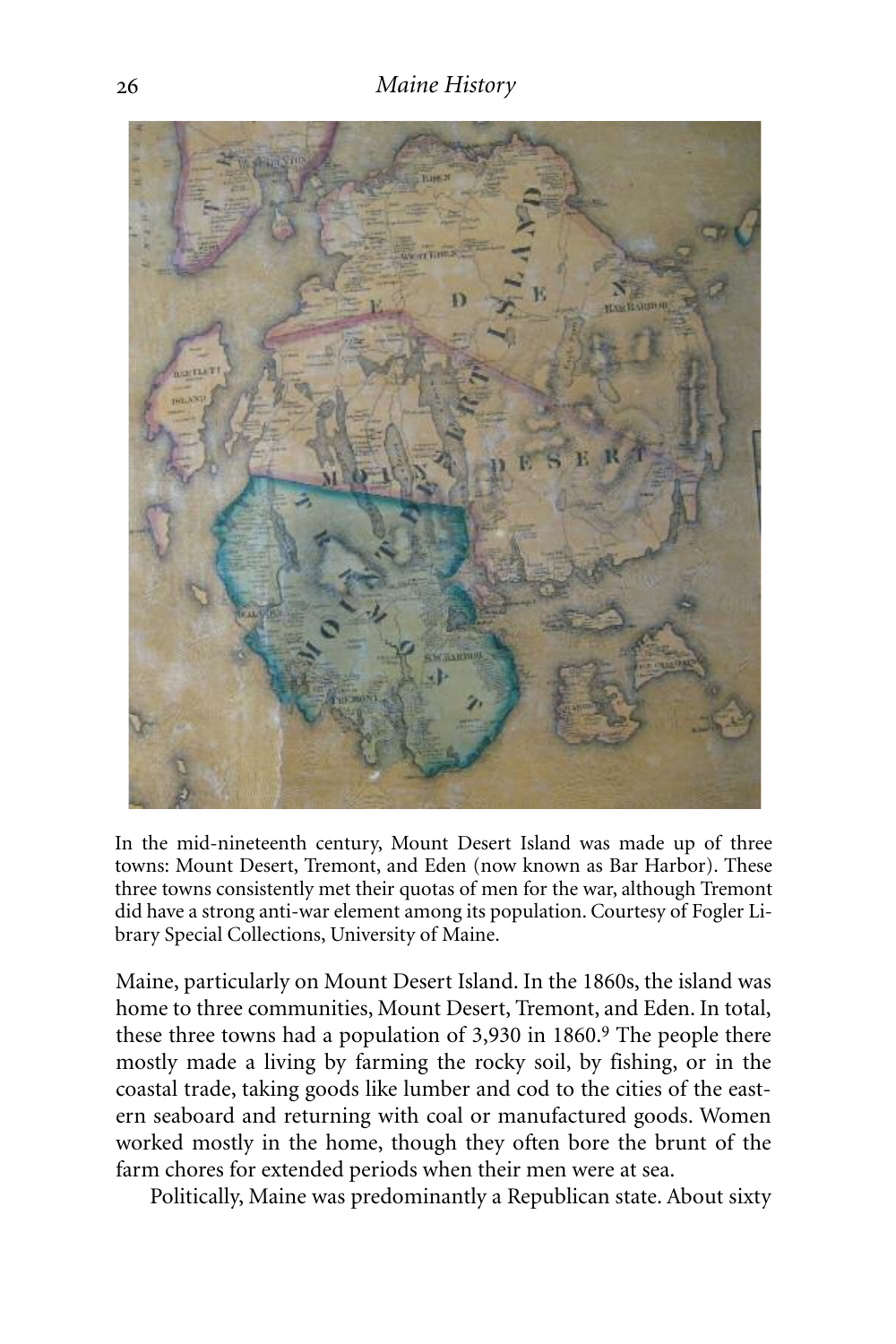percent of the citizens of Mount Desert Island voted for the Republican candidates in the presidential election of 1860 and the gubernatorial election of 1861. Although in the minority, Democrats in this region were not silent. They voiced concerns about the election of Republican Abraham Lincoln to the presidency, the possibility of disunion and war, and the prosecution of the war once it began in April 1861.

War opponents in Down East Maine expressed their dissension from the beginning of the war until its end and in a variety of ways. Anti-war opinion was expressed vehemently in newspapers, until most of those newspapers were shut down by rioting mobs or abandoned by advertisers and subscribers. There was no newspaper on Mount Desert Island in the 1860s, but war opponents could read friendly views in newspapers from nearby towns, such as the *Machias Union* or the *Bangor Democrat*. Private citizens demonstrated against the war in acts of vandalism and nonconformity. For example, Copperheads often tore down or refused to fly the flag. Many men who opposed the war declined to volunteer for the army and, once the federal draft was implemented, evaded the draft by fraud or flight. When it came to elections, four of ten votes were cast for candidates who declared their opposition to the administration's war policy. 10

# **1861: A Divided State**

The sectional conflict moved beyond mere rhetoric following the election of 1860, as ultimately eleven southern states seceded from the Union. The election of Abraham Lincoln and Hannibal Hamlin alarmed most wealthy southern slaveholders, who feared that the institution of slavery would come to an end under a Republican administration. The new president sought to placate slaveholders in his first inaugural address when he said, "I have no purpose, directly or indirectly, to interfere with the institution of slavery in the States where it exists. I believe I have no lawful right to do so, and I have no inclination to do so."11 When the Confederate states seceded despite his assurances, Lincoln continued to insist that he would not interfere with the institution of slavery, and that federal government's purpose in going to war was merely to preserve the Union.

The *Bangor Whig and Courier* expressed the opinion of many Maine citizens in a June 1861 editorial entitled, "What We Are Fighting For." The editors declared that the dissolution of the Union would make it impossible for the United States to be a world power among nations. The federal government was fighting, they said, "To be one of the na-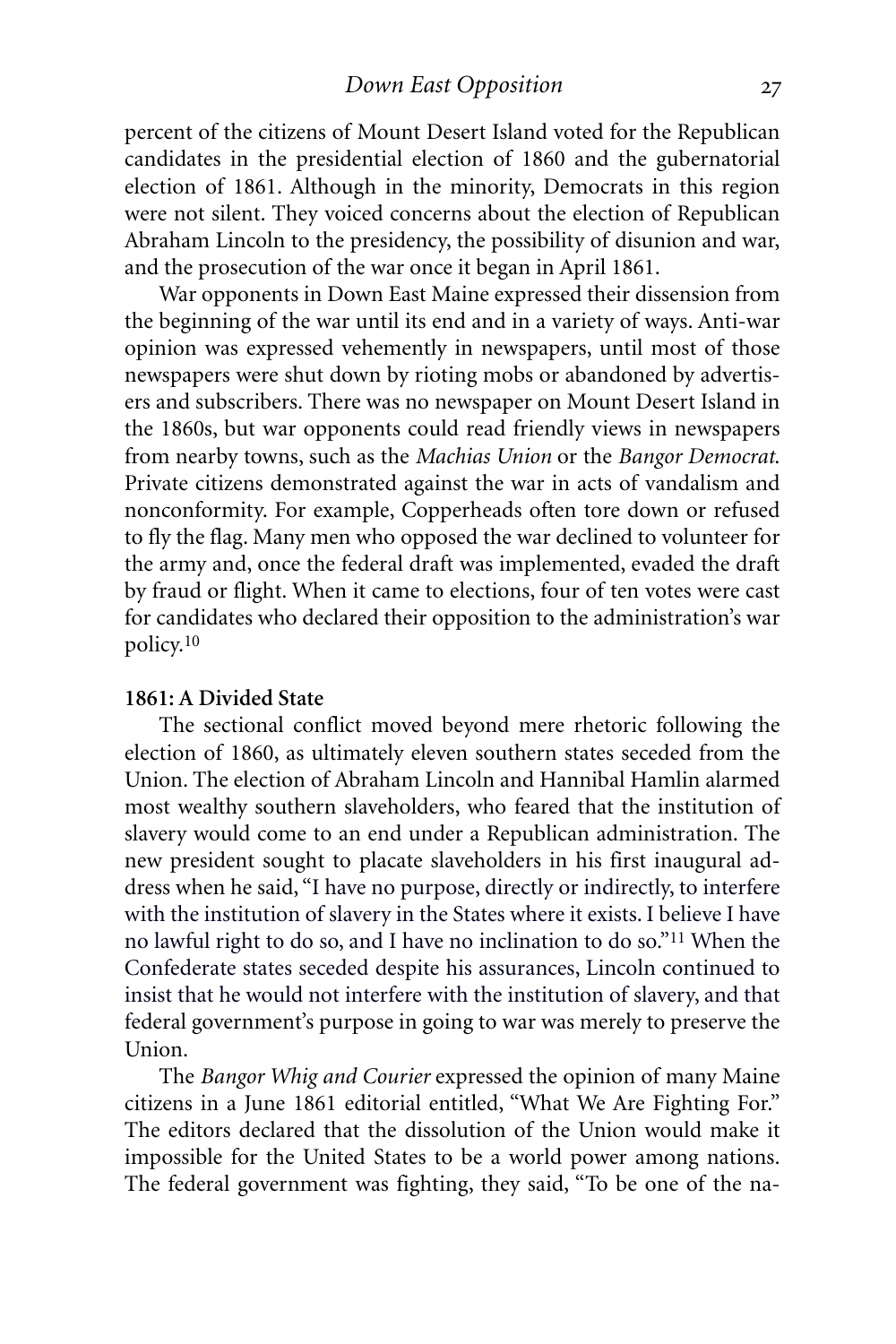tions of the world . . . to determine whether we are really a power in Christendom, or whether we are a loose aggregation of thirty-four separate and distinct states… having not strength to defend ourselves against foreign aggression and having not cohesion enough to command respect from any second-rate power of the world."12 In contrast, war opponents believed from the beginning that slavery was the central issue of the conflict, and that northern abolitionists had caused the war by driving a wedge between the North and South. By 1864, in his second inaugural address, Lincoln acknowledged that slavery "was somehow the cause of the war."13

When Confederate batteries in Charleston, South Carolina, fired on Fort Sumter on April 12, 1861, the news of the beginning of the Civil War electrified the country. Within three days, Lincoln issued a call for 75,000 volunteers to be raised according to a quota assigned to each state. Maine's quota for this first call was a mere 780 men. 14 But, the state immediately set out to raise 10,000 troops and quickly succeeded.15 Initially, the rosters of volunteer regiments were filled by men who were motivated by patriotism, encouraged by local society, and expectant of ample bounties. For the most part these men anticipated that the southern states would be quickly chastised and return to the Union.

In addition to state and federal bounties, the town of Mount Desert voted to raise a \$100 bounty for each soldier that enlisted.16 In the first months of the war, twenty-one men from Mount Desert enlisted as volunteers. Some families saw all of their eligible young men enter the service. Reuben Smith of Mount Desert sent four of his sons off to the Union army. 17 Young women also encouraged local boys to enlist, and berated those who did not. James M. Parker from Somesville, a village within the town of Mount Desert, wrote to his sister to report that a friend from home, Lizzie Young, was "down on all those who don't enlist. I tell you she gave some of the Somesville boys a terrible raking."18 The fear of having their manhood challenged led many young men to enlist.

Yet, despite the efforts of Miss Young and others, there was significant opposition to the war, the Lincoln administration's prosecution of the war, and, later, the draft. Evidence of dissension is often found in the documents of the war's most ardent supporters. As one pro-Union diarist recalled, "There was a mania for displaying the stars and stripes," yet there were many whose refusal to display the flag "made the place conspicuous, and at once stamped those controlling it as disloyal."19 The *Bangor Daily Whig and Courier* announced, "Some scoundrels, probably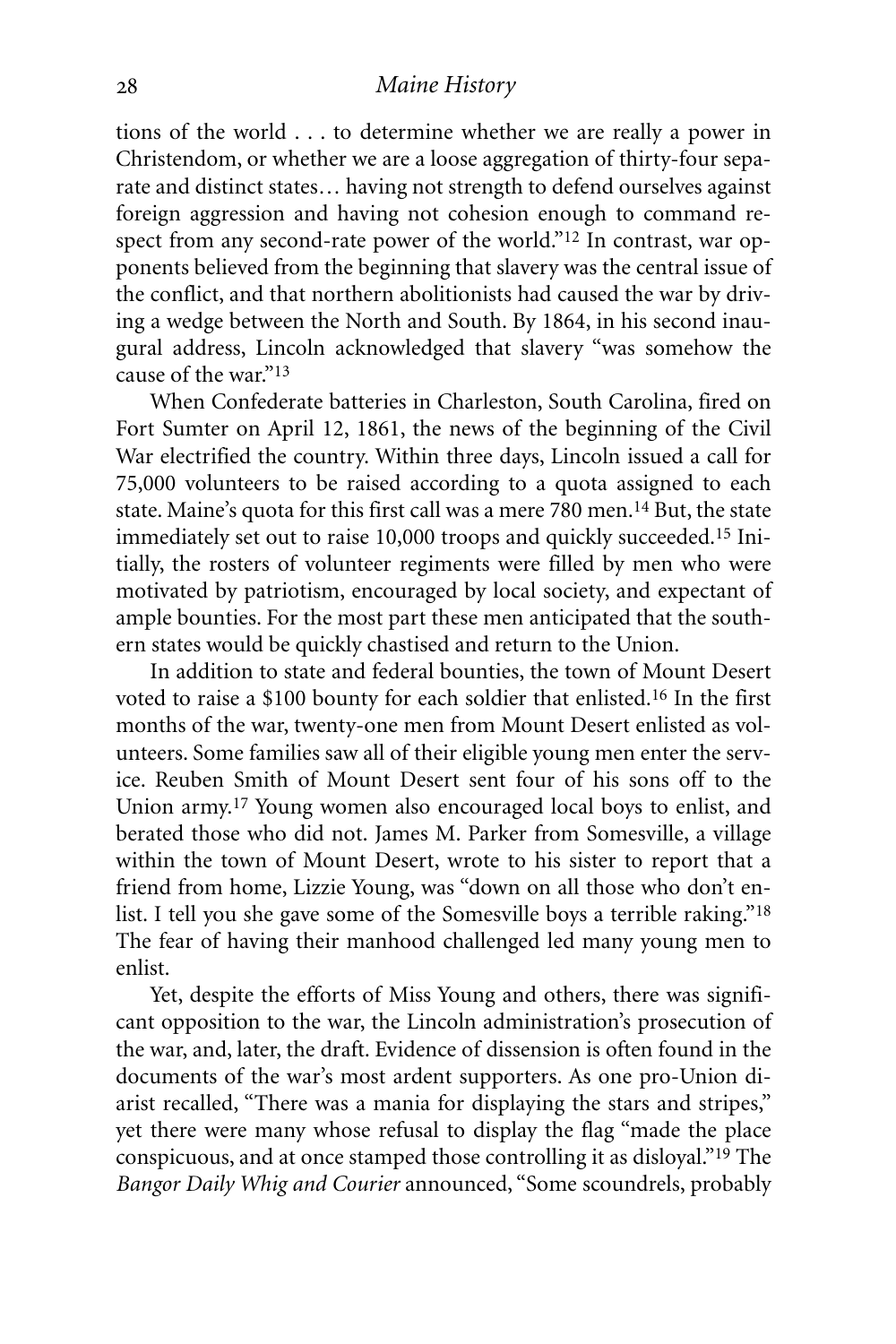secessionists who have profited by the teachings of the *Bangor Democrat*, cut down the flag staff at North Bluehill one night last week. We hope they will be found out and punished."20 A loyal Union man later wrote that Copperheads gave "their support all through the dark days to those seeking to overthrow the republic. These men and their families became marked people, were ostracized and ignored by the loyal sons and daughters of Eastern Maine and were made to feel, in various ways, that they were held in great contempt by the masses."21

War opponents usually came from the ranks of the Democratic Party and their arguments against the war were widely discussed in the press of the day. They blamed Lincoln and the Republicans, not southerners, for causing southern secession. Many Copperheads pointed to the Constitution of the United States, which they said permitted and safeguarded the institution of slavery, a position backed by the Supreme Court when it ruled in the Dred Scott decision in 1858. Most Democrats in Maine and elsewhere in the North also supported states' rights over the power of the federal government. 22

In addition, racism was common even among those fighting for the Union cause. When a Captain Hight was mustering men into the Eighth Maine Regiment, he noticed a black man standing in the ranks. He ordered the man removed, but the would-be soldier reappeared in another section of the regiment. Hight found him again and ordered the man's name struck from the roll, saying that he had come to muster "white citizens, not negroes."23 Even though New England was the seat of abolitionism, there were many Maine citizens who had no desire, and believed they had no right or reason, to interfere in the institution of slavery. Copperheads believed Abolitionists, not slaveholders, were the cause of sectional strife. On a visit to Portland in August 1858, the future president of the Confederacy, Jefferson Davis, declared that abolitionists were the disunionists in the debate over slavery, and said it was the Democratic Party that stood "by the barriers of the constitution, to protect them from the waves of fanatical and sectional aggression."24

# **The Anti-War Press in Maine**

The press was highly partisan in the nineteenth-century United States. Democratic newspapers throughout the North varied in regards to their stance on the war, but many openly opposed the Union war effort. In Maine, the beliefs of Copperheads were expressed in an uncompromising anti-war press, of which the *Machias Union* was a prominent example. In April 1861, as artillery batteries were turned towards the be-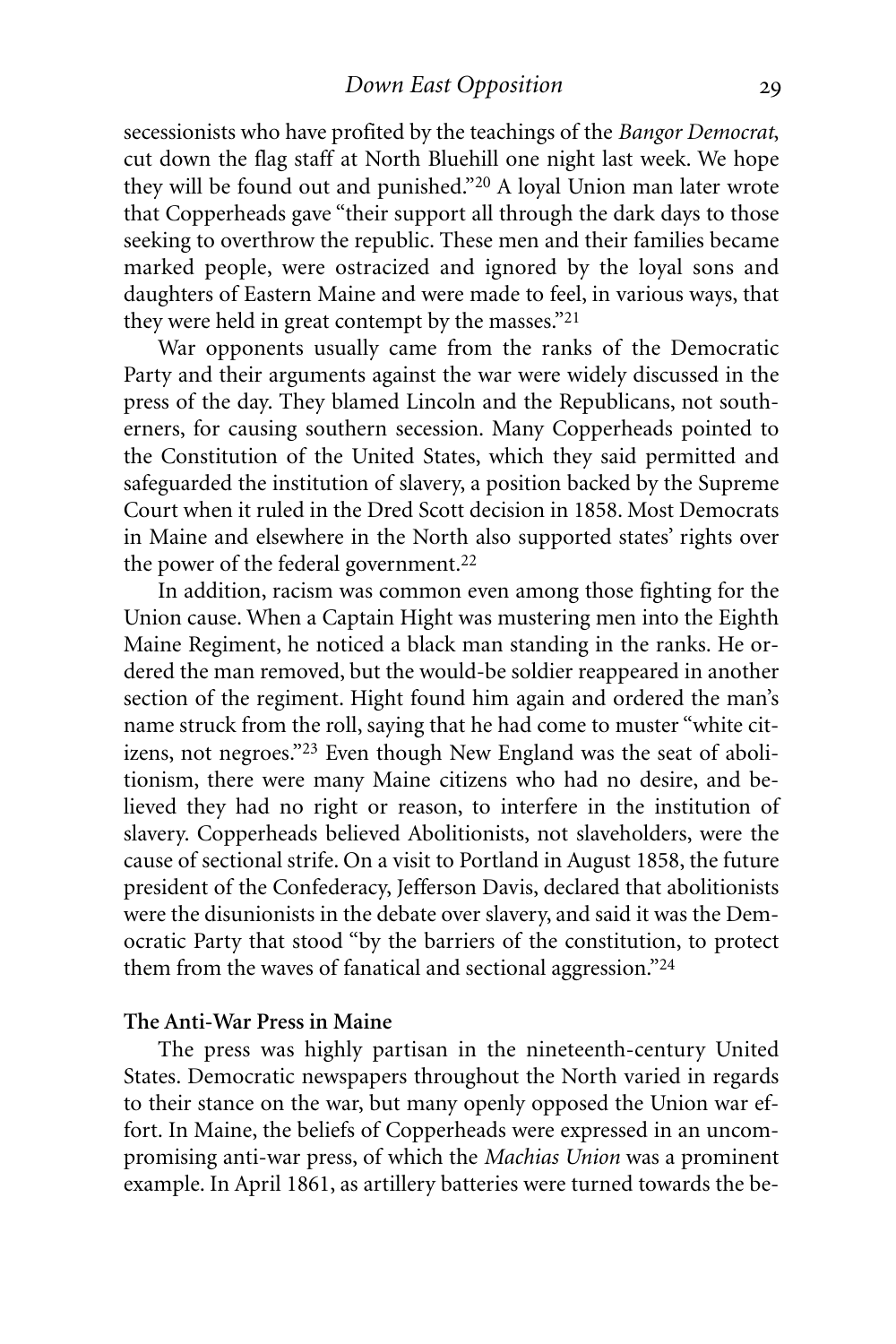sieged Fort Sumter, the *Union* published the lyrics of the southern anthem "Dixie" on its front page. The *Union* attacked rival papers, condemning their "'nigger' philanthropy," and blamed the Lincoln administration for its "'nigger' agitation."25 The paper warned that Lincoln was a mere "cipher" in the hands of "abolition confederates"who were making preparations "for the immediate commencement of civil war!" The editor, G.W. Drisko, declared, "Instead of peace there will be war. Instead of plenty there will be destitution and suffering. Instead of kindly and fraternal feeling there will be deadly hate and revenge."26 By the time the next issue of the paper was on the streets, the terrible rumors of war were confirmed. The editor placed blame on the Republican Party, "that sectional and fanatical party" that had "now fully inaugurated their mad scheme of an 'irrepressible conflict' between the North and the South."27

The *Machias Union* defended the patriotism of Democrats who, "with sorrowing hearts . . . have witnessed the black flag of Abolitionism waving over a divided and disintegrated Union." As for Lincoln and the Republicans, the editor wrote, "We respect the flag but detest his piratical nigger worshipping crew." The *Union* warned that the officers and men of the United States Army and Navy would refuse to fight for the abolitionist cause. The paper appealed for compromise and peace, quoting the phrase from the Sermon on the Mount, "Blessed are the Peacemakers." And as the nation plunged towards war, the paper encouraged all good Democrats to refuse to fight. It opined, "Let every Democrat fold his arms and bid the minions of tory despotism do a tory despot's work." Democrats, the paper said, had "warned their countrymen against the troubles we are now experiencing, and feel as though, having done their duty honestly, they are not responsible for the present war."28

Abraham Lincoln's initial acts, to raise an army and suspend the writ of habeas corpus, aroused the ire of anti-war Democrats. The *Machias Union* decried these measures that came "closer to acts of crowned heads of the old world, than anything which has occurred under our system of government." How, the editor asked, could the Union be preserved through a policy that alienated the affections of southern people? The South was merely asking for a peaceable separation, the editor contended, declaring, "Jefferson Davis does not wish to invade Northern territory. No Southern man of any account has ever expressed a wish to molest the Northern people who mind their own business." The southern people, they argued, would never re-enter the Union by being coerced, and the Democratic Party of the North "*will* not consent to commence much less aid to carry on a war of subjugation on the South!"29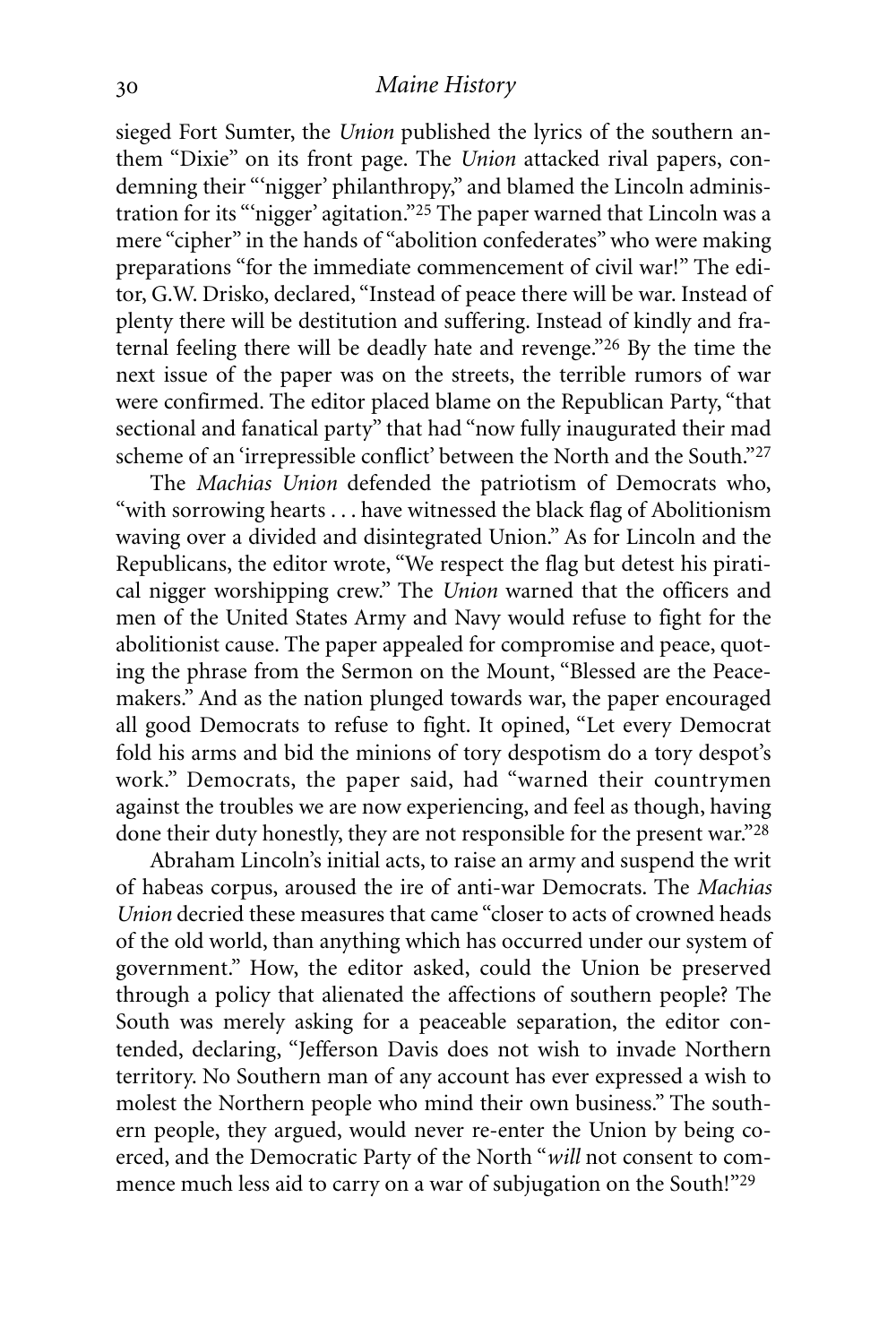By the summer of 1861, the *Machias Union* pointed to the effect of the war on common people. An array of government spending increases and borrowing to fund the raising and equipping of troops had resulted in tax increases. Wrote the editor: "While taxation has been increasing five fold, business has been ruined, the country plunged into a civil war, the Constitution and the laws trampled under foot. The prospect ahead for the poor people, for the day laborers, mechanics, the small property holders, looks gloomy and forbidding."30 Poor and working men, the paper contended, would suffer the most because of the war.

The *Union* invoked war's horrors in a way that was nothing like the glorious struggle euphemistically portrayed in Republican newspapers. War did not consist of a "splendid charge," with an enemy "annoying the right wing," and artillery that "effectually held them in check." Instead, in war, "There will be the full complement of backs broken in two; of arms twisted wholly off; of men impaled upon their own bayonets; of heads sliced open like apples; of other heads crunched into soft jelly by iron hoofs of horses; of faces trampled out of all likeness to anything human. This is what skulks behind a 'splendid charge.'" Such scenes, the paper reported, had resulted in many a youth going to war a Republican, but returning a Democrat. 31

The possibility of emancipation became a controversial issue as early as the fall of 1861. Although President Lincoln claimed to have no power to free the South's slaves, many abolitionists had high hopes that the war would finally lead to the abolition of slavery, thereby morally redeeming the nation. Other northerners had practical reasons for desiring emancipation. The *Ellsworth American* viewed abolition as a practical military tool to be used to win the war. The editor wrote, "If the men of the North are expected to sacrifice their houses and lands, yes, their best blood and the best blood of their sons, to maintain their country, the men of the South must be expected to sacrifice at least their slaves."32

The *Machias Union* countered that abolition was an "inhuman" policy that would lead to "the sable hordes" unleashing "murder and outrage" upon the South. Such a policy, "violates the rules of civilized warfare." One million black men, the *Union* wrote, "are capable of doing an immense work in the destruction of human life. The project once started, the negro butcherers once well at their work, who could tell where it would end?" Northern states could become the victims of "Negro barbarity," the paper said, and require an army of one-half million to suppress them, "and only an extermination of the race in the country would put an end to their murderous work."33 When the *Bath Times*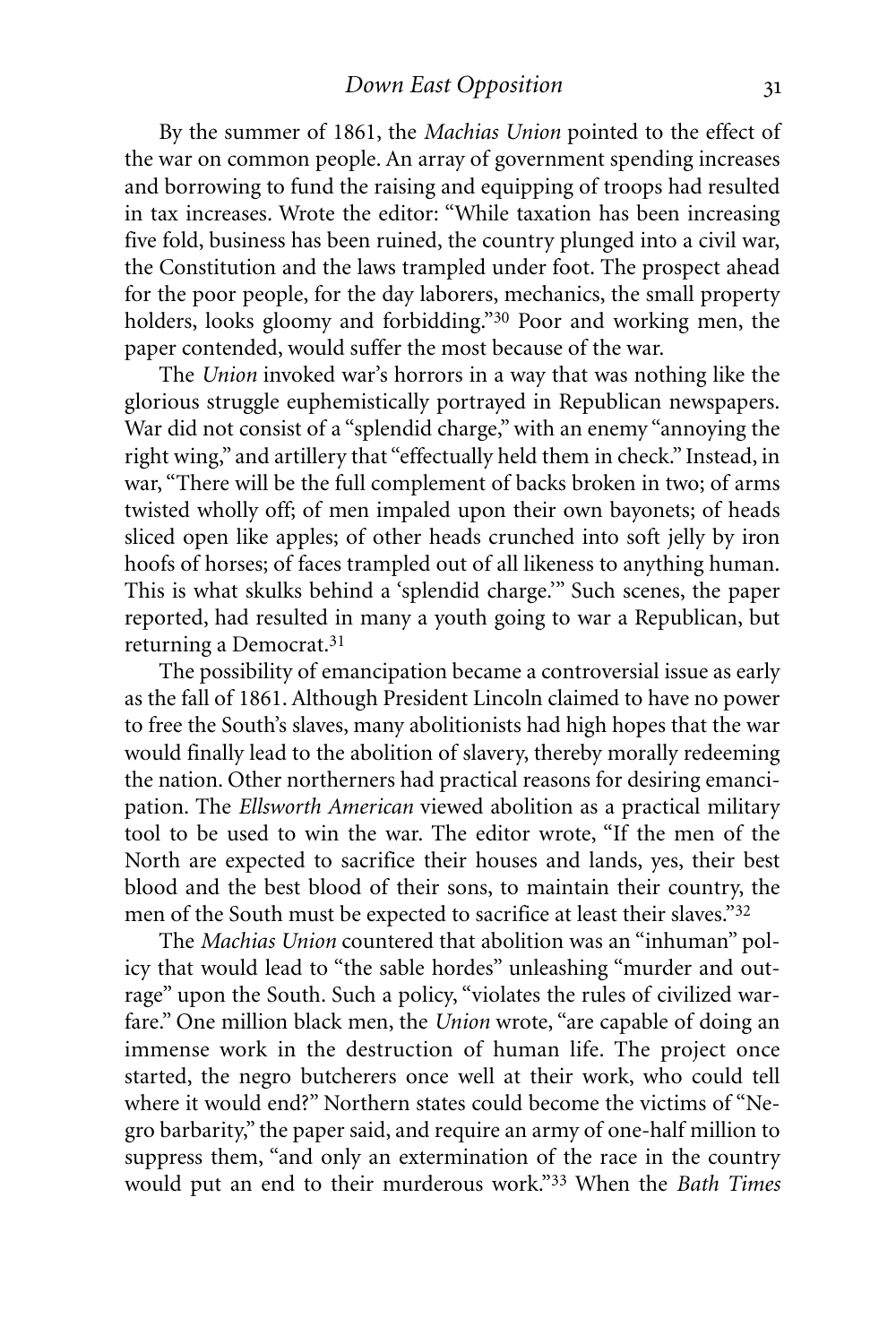warned that slaveholders would only have themselves to blame if the war resulted in emancipation, the *Union* derided the rival paper for being "received into the communion of negro worshippers."34

The newspapers available to readers in Down East Maine were polemical by nature, their positions staked out at extremes that did not necessarily reflect public opinion. The anti-war convictions of Copperhead newspapers were taken seriously by supporters of the administration's war policy. Opposition editorials and stories had the potential to discourage enlistment in the armed forces. Thus, war supporters believed that the enemies of the Union were not just the men of the Confederate army, but the editors of anti-war newspapers.

#### **Suppression of the Anti-War Press**

The inflammatory rhetoric of the anti-war papers soon brought demands for their suppression. By May 1861, the *Machias Union* and other Democratic newspapers around the state were being accused by rival Republican papers of disloyalty. The *Ellsworth American* reminded the public that during the Revolutionary War, the pressrooms of Tory newspapers were destroyed by American soldiers, and the type was melted into bullets.35 The potential for Copperhead newspapers to undermine the Union war effort was taken seriously by supporters of the war, the president, and Union soldiers. President Lincoln, for example, wondered, "Must I shoot a simple-minded soldier boy who deserts, while I must not touch a hair of a wiley agitator who induces him to desert?"36 A soldier from Tremont wrote to the *Ellsworth American*:

There will be a day of reckoning for *Northern traitors*, for [we] look upon them as far worse than Southern Rebels, and the privilege of hanging a few thousand of them would be hailed with greater joy, than the capture of Richmond. For my own part, I believe that the hemp cravat is the only effectual remedy for treason, and if those copperheads do not mend their ways before the soldiers get home, I am afraid somebody will lose the number of their mess. But the State will soon be under martial law, and if necessary there will be a few men sent to enforce it, if so those fellows had better be *praying* than *preaching treason*. 37

Within six months of the war's start, many Democratic newspapers had been sacked or closed down. When the anti-war *Bangor Daily Union* suspended operations, the editors cited the threat of mob violence as one of the reasons for its demise. To this, the Republican *Bangor Daily Whig and Courier* snorted that such a statement "excites a smile, when it is known that for months it has required the earnest efforts of our leading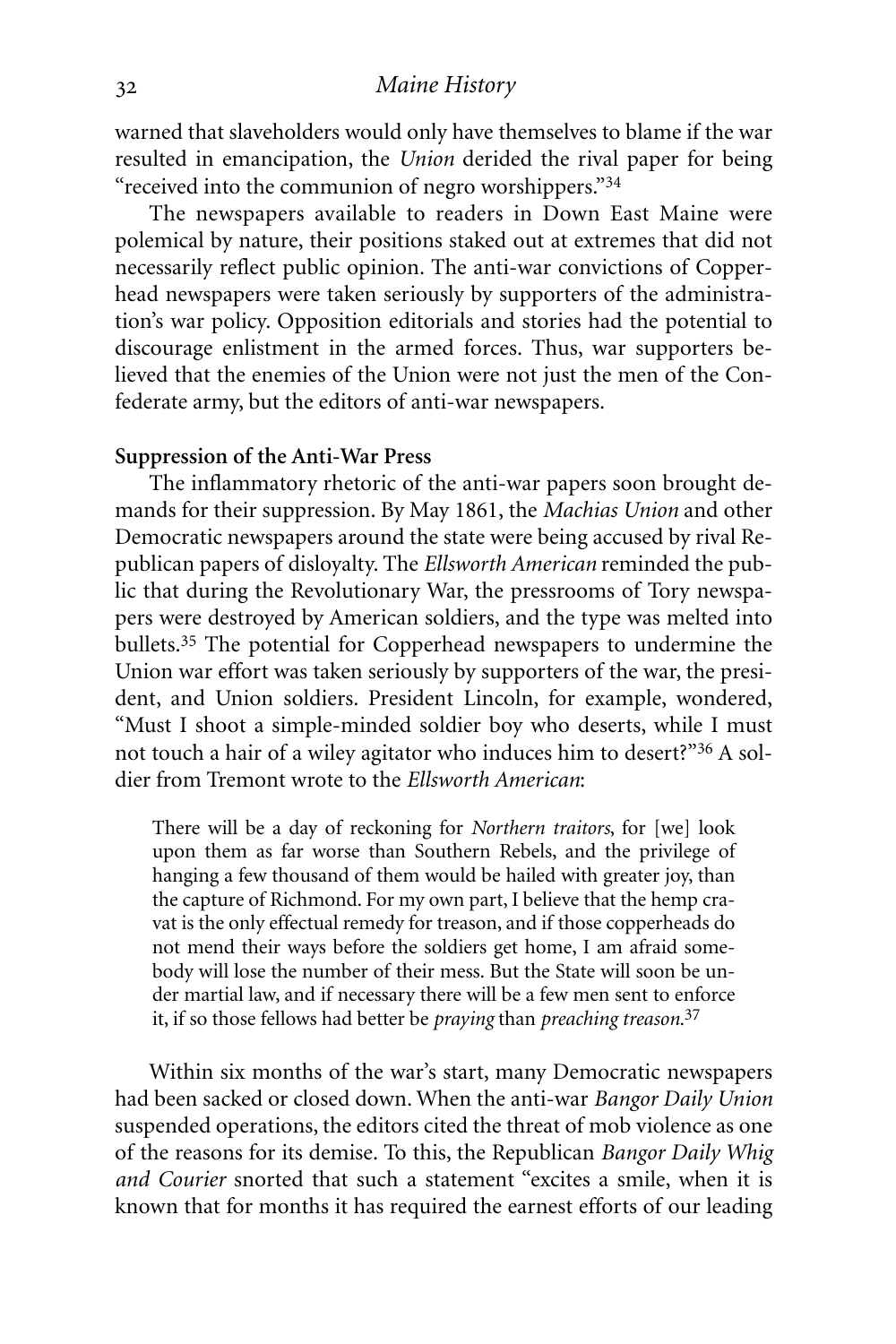citizens, to prevent that concern from being thrown into the river."38 Other anti-war papers were forced out of business too, including the *Franklin Patriot*, the *Kennebec Courier*, and the *Augusta Age*. They died, the *Ellsworth American* scoffed, "of intense copperheadism."39

The most intense violence against an anti-war newspaper occurred in Bangor. On August 12, 1861, the office and presses of the *Bangor Democrat* were destroyed by a mob. A crowd estimated at 2,000 people tore apart the offices and threw the presses, type, furniture, and papers into a bonfire. Marcellus Emery, the editor of the paper, waded into the crowd, despite threats that he would be beaten or tarred and feathered. He had been warned that such an act would come, but he said his "duty to the public required of me that I should not yield to the demands and pressures of a lawless mob." He said, "Though anarchy seems to be coming down upon our unhappy country like night . . . I still believe that there is yet virtue and intelligence enough in the people to maintain their liberties and to protect a free Press, which is their best guardian."40 After the *Bangor Democrat* was destroyed, a Union meeting was held and a resolution adopted that declared that such papers were lending "aid and comfort to the armed enemies of our country, which *makes its editors, publishers and proprietors guilty of treason."*41

After the war, Emery brought suit against members of the mob and the case was finally resolved in 1866. All but two of the men who destroyed the paper were acquitted. Although the wrecked equipment was valued at more than \$2,400, the jury said that the *Bangor Democrat* "was a nuisance, and should have been suppressed, or, in otherwise, it was, justifiable to destroy it. We find the property destroyed, over and above what was necessary, is \$916.66."42 More than twenty years later, a Union man wrote that the sacking of the *Bangor Democrat* "was not the ill-advised act of a few fanatics, but was accomplished by our best citizens, and considered by them a loyal and law-preserving necessity." The writer said, "Gentlemen now living who took part in the destruction declare to this day that it was a grand work, and convinced the men in the army that no 'rear fire' would be tolerated."43

The vigor with which the suppression of the anti-war press was undertaken has been cited as evidence of Down East Maine's support for the war. Yet the presence of Copperhead newspapers, and their obstinacy in the face of threats and violence, suggests a corresponding determination and vehemence on the part of war opponents. Opposition to the war was soon to be carried out in practical terms as well, in the form of opposition to enlistment and the draft.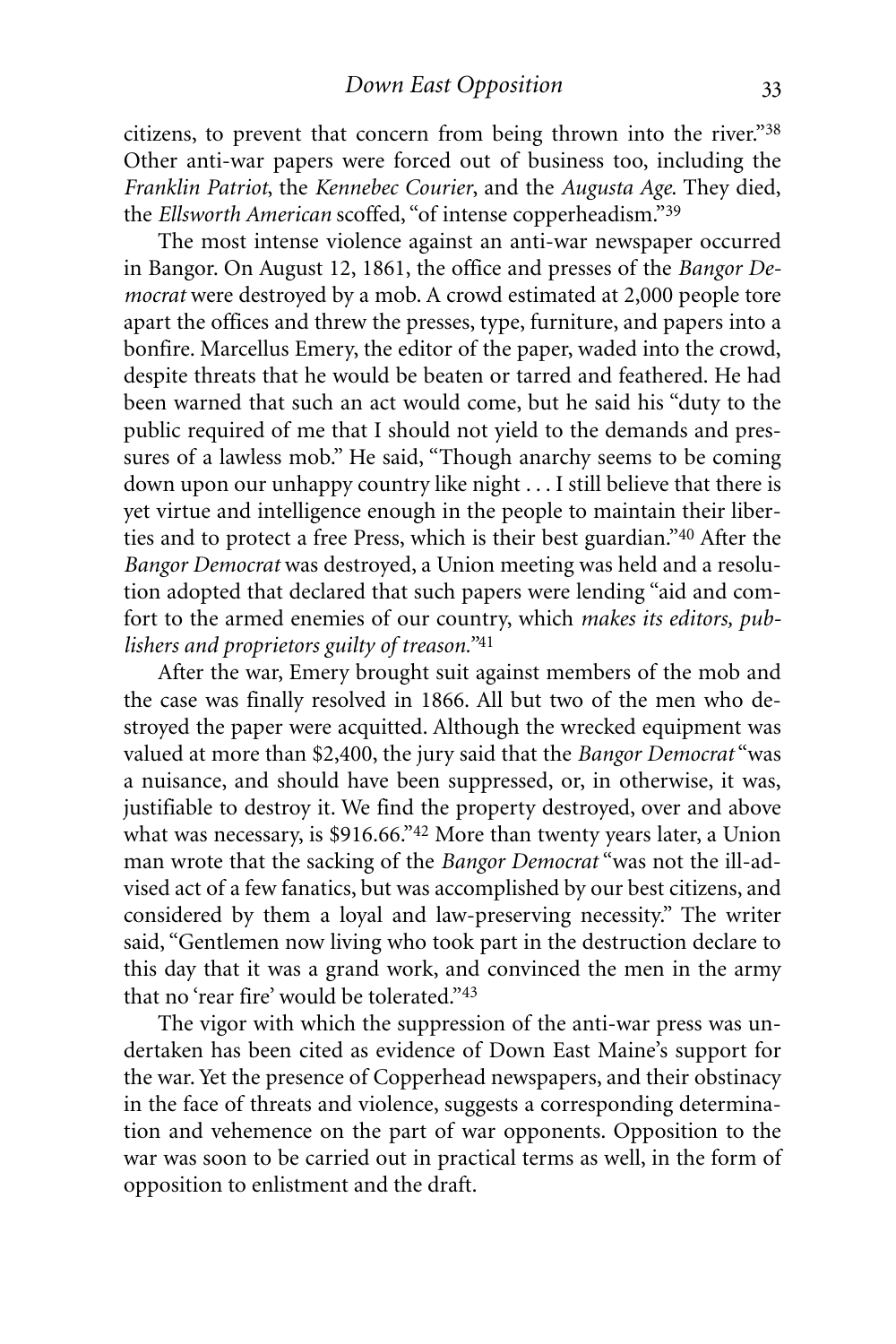#### **1862: Draft Avoidance Begins**

In the first months of the war, the political arguments in the newspaper, the news of local boys gone to camp, and the stories of far-away battles remained mostly theoretical issues, rather than near and present matters of life or death. But, in 1862, a policy decision by the Lincoln administration made the consequences of the war an immediate concern for almost everyone. The administration recognized that if an insufficient number of volunteers enlisted in the army, conscription would have to be imposed. As the fiery Copperhead congressman Clement Vallandigham of Ohio later declared, "Seventy-five thousand first . . . then eighty-three thousand more were demanded; and three hundred and ten thousand responded . . . The President next asked for four hundred thousand, and Congress . . . gave him five hundred thousand; and, not to be outdone, he took six hundred and thirty-seven thousand." Vallandigham thundered, "The fabled hosts of Xerxes have been outnumbered."44 By the end of the war, the total number of troops called for by the federal government amounted to more than 2.9 million, of which Maine was given a quota of 73,587 and supplied 69,738. 45

The Militia Act of 1862 and President Lincoln's call for 300,000 troops in August 1862 put the nation on notice that a draft was coming if volunteers were insufficient to meet the needs of the army. The act permitted the president to issue calls for troops and left to the states the responsibility of raising men in sufficient numbers to meet their assigned quota. But in the event that the state failed to raise its quota, the president was empowered to conscript the number of troops needed. In Maine, each town was assigned a quota, from which the number of volunteers enlisted previously was subtracted. Any deficiency would have to be filled through a draft. 46

The *Ellsworth American* took such measures as a sign that the administration was getting serious about prosecuting the war. 47 The new enlistees were to each serve a term of nine months, a length of time that reflected the belief, still hoped for early in 1862, that the war would be short in duration. A local advertisement said, "Last Chance! A Draft is Coming! Rally boys, and volunteer and receive the Bounties. No drafted men receive bounties."48 The *American* urged, "where there is some secesh feeling, and there are stout, able-bodied men discouraging enlistments, let the draft be resorted to and let those men stand their chance."49 Conscription would force men into the fight, even if they opposed the war. The draft was seen as a last recourse, a sign of insufficient patriotism and a black mark upon any community that had to resort to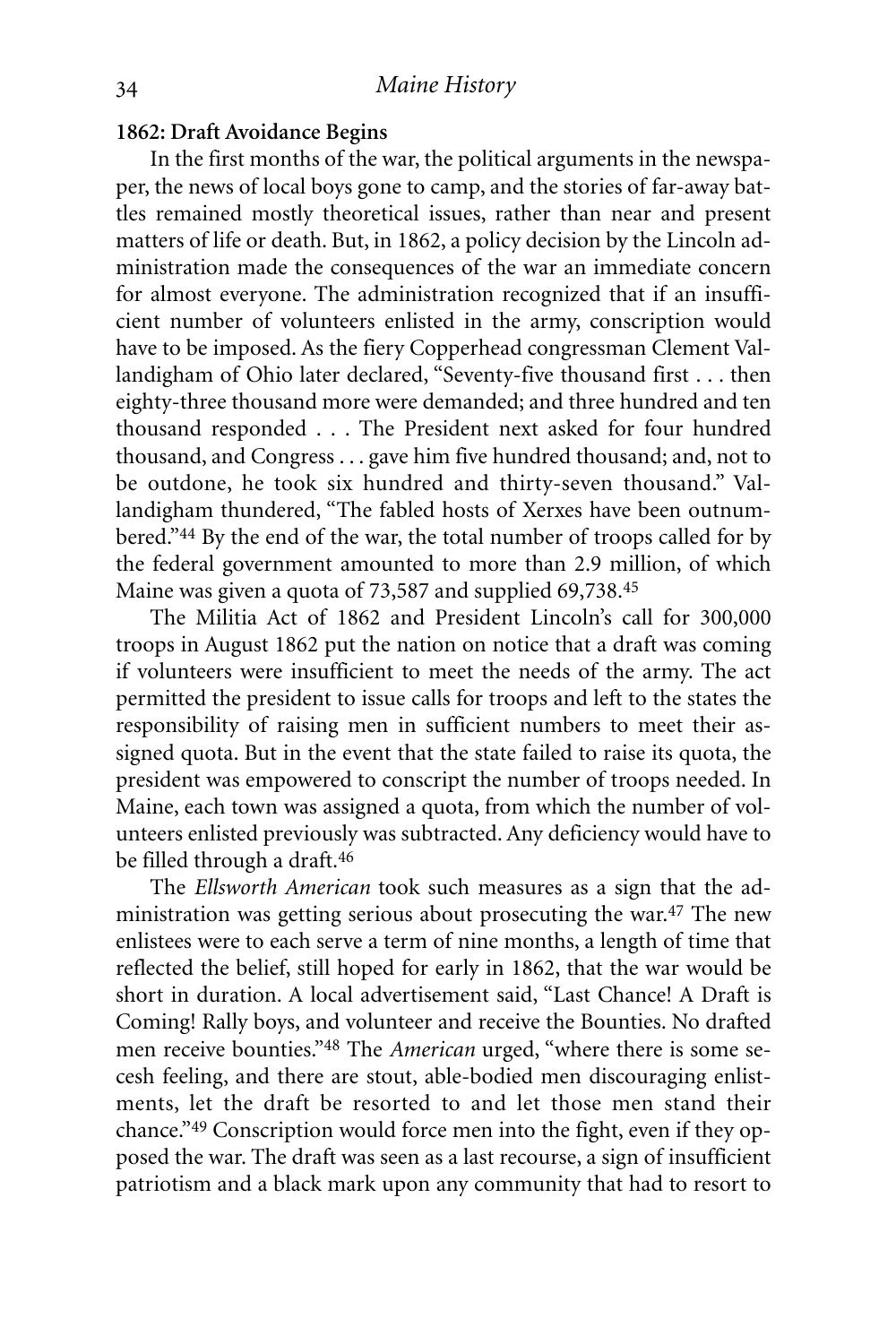it. Towns were keen to increase the number of volunteers in order to avoid having to draft men. Bounties to encourage enlistment were offered by town, state, and federal governments in amounts that increased as the war went on. A man of means could avoid the draft by paying an exemption fee of \$300 or by hiring a substitute to take his place in the ranks. These provisions were intended to provide a way to fund federal bounties and, supposedly, to keep men in civilian positions who were important to the war effort. But mostly, the exemption and substitution provisions were interpreted as a way for the rich and influential to avoid service while the poor working man had to fight.<sup>50</sup>

Men who could afford to pay the exemption fee or hire a substitute were sometimes the subject of contemptuous comments from their neighbors. James M. Parker, serving with the First Maine Heavy Artillery, received a letter from a boyhood friend, Lyman H. Somes, who had purchased an exemption. Parker wrote that Somes was

overwhelmed by remorse at his neglect of duty and fearing my just displeasure undertook to do something in the way of writing a letter but in my opinion he failed. At any rate, I did not consider it worth a second reading, he wrote, "I thank God that I have got clear of the conscription for three years." Noble youth. His courage and patriotism deserve great praise. Probably his monument will bear some such inscription as this, *Delce at Gloria pro patria mori*.51

Somes was a clothier, a merchant in the village of Somesville on Mount Desert Island, and a son of a prosperous family. He and Parker had been friends. They grew up in the same neighborhood and attended school together.

Somes' effort – his need – to explain his purchase of an exemption, illustrates the divide that separated those who volunteered and those who stayed out of the fight. Somes was a young man who had a significant financial stake invested in a business. Parker, a young unmarried man of more modest means, was less weighed down by financial responsibilities, whose economic potential was more portable. Somes probably believed that it would be impossible to walk away from his business interests, and viewed his purchase of an exemption as an act of patriotism, his provision of funds fulfilling and equaling Parker's enlistment.

In the neighboring town of Eden (now Bar Harbor), it was considered a matter of civic pride that the town raised funds to purchase substitutes on behalf of men who were subject to the draft. Eben Hamor wrote in his journal, "At the beginning and during the civil war the citizens of Eden were intensely loyal to the Government, always filling our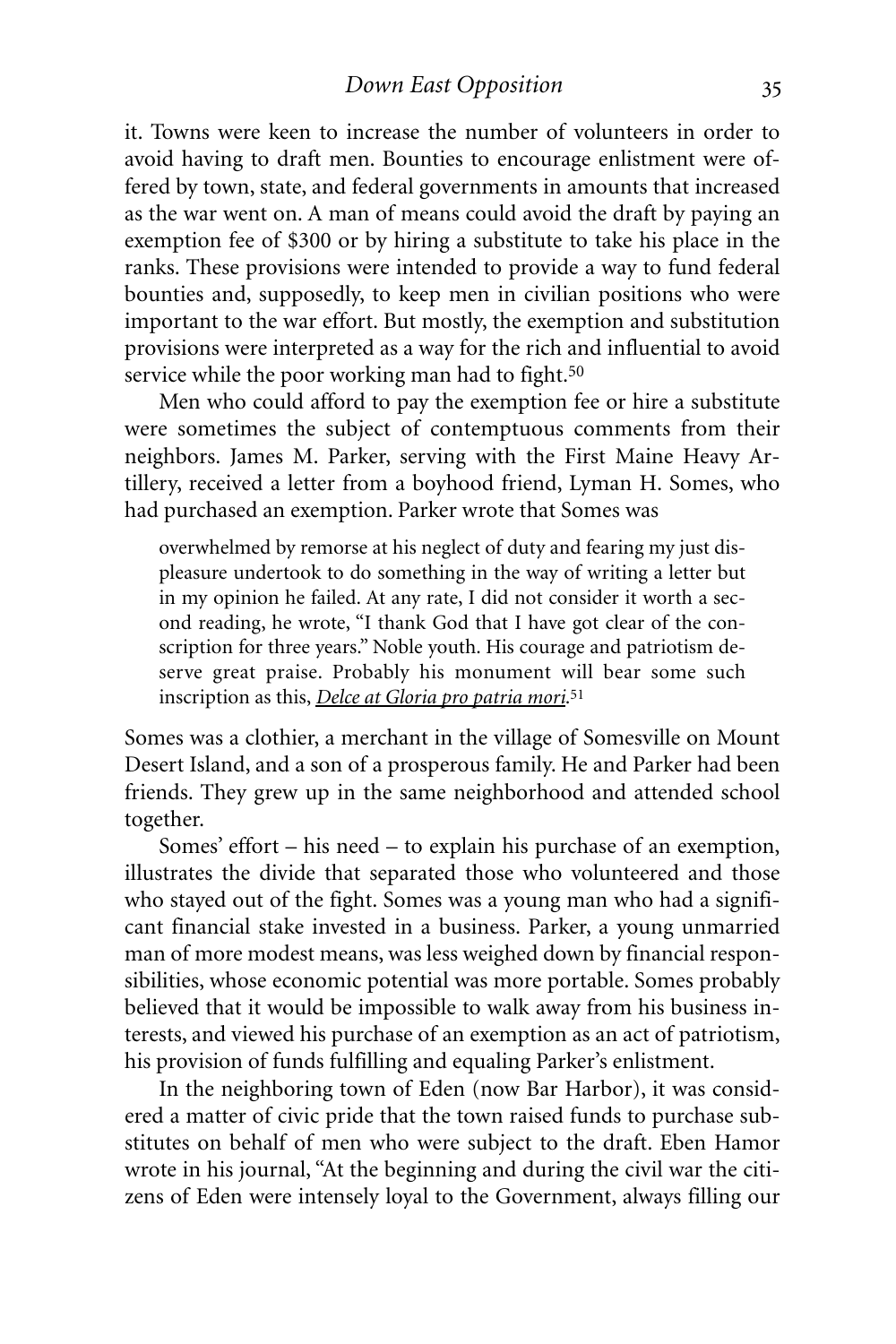

James M. Parker was a resident of the village of Somesville, which was located in the town of Mount Desert. During the Civil War, Parker served with the First Maine Heavy Artillery. Parker was an unmarried man from a modest background. He did not believe in the idea of purchasing an exemption from the service, and thought that only enlistment would fulfill his duty to his country. Parker was killed in action at Petersburg in 1864. Courtesy of the Mount Desert Island Historical Society.

quota of soldiers called for, either by volunteers or substitutes for drafted men, by raising money, by loan or otherwise, for soldier's bounties, or to buy substitutes, or to provide for soldiers families, promptly, and generally quite unanimously."52 Soldiers like James M. Parker obviously viewed matters differently and believed only enlistment fulfilled a man's patriotic responsibility.

Both the commutation and substitution provisions gave rise to resentments among the poor and middle class, and the policy resulted at times in high fees paid to substitutes who never appeared for enlistment or deserted at the first opportunity. Because of these provisions, few men were actually drafted, though a great deal of money was raised. Historian Murray Bowden reports that 1,937 Maine men purchased exemptions at a price of \$581,000. 53 In the town of Mount Desert in 1862, no one was drafted but twenty-four men volunteered.54

Not everyone was willing or able to choose between enlistment or the purchase of an exemption or substitute, the primary legal routes of avoiding the service. In Eden, a young man named Martin V. Higgins was caught trying to escape the draft. His captors offered him the choice of prosecution or enlistment, and he reluctantly joined the army. 55 A deserter from Gardiner, who was also apparently a bigamist, was captured when he was "found at the house of one of his wives."56 According to a local newspaper, the lighthouse keeper in Prospect was arrested for resisting the draft.<sup>57</sup>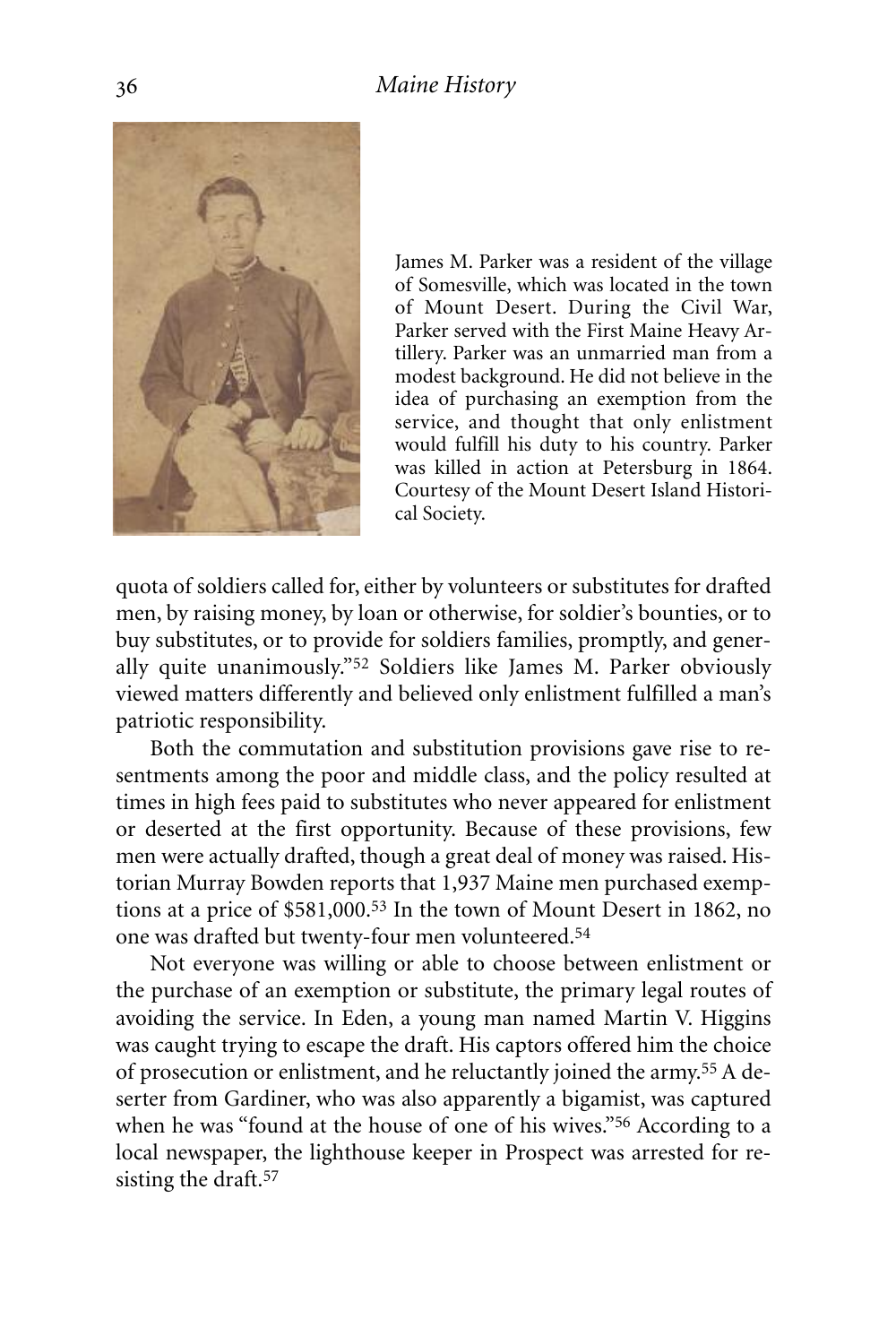

Lyman Somes was a resident of the village of Somesville in Mount Desert and a boyhood chum of James M. Parker. Somes purchased a draft exemption so that he could continue to run his family business. As a result, Parker questioned Somes' patriotism and manhood. Somes lived to old age and is pictured here while serving on a grand jury in 1902. Courtesy of the Mount Desert Island Historical Society.

Some men hoped to be rejected by the army when drafted. A young man in Moscow, Maine, cut part of his finger off to avoid the draft, only to see the town meet its quota through enlistment, so that his maiming was for nothing. 58 Another man went to the dentist to have four front teeth extracted, so that he would be unable to tear a paper cartidge and load a weapon. 59 It was quickly pointed out that the army was very capable of finding other work for him to do. One newspaper printed a notice that said, "Those drafted persons who have knocked out their front teeth to procure exemption, are informed that they will be accepted into the Cavalry, where front teeth are not needed to bite off cartridges."60 In truth, the cavalry was a more attractive branch of the military and did not have to resort to enlisting anyone who would maim himself. But the story illustrates the desperate state of some potential conscripts and the unsympathetic mindset of some of the local newspapers.

In August 1862, Augustus Stevens, the postmaster for the town of Blue Hill, was appointed by Maine's adjutant general, John Hodsdon, to scour the landscape for draft evaders. He traveled from town to town on the Down East coast, inquiring as to the whereabouts of young men of military age. On August 23, he wrote from Tremont that Albert F. Salisbury had gone fishing off Canada's Magdalene Islands. Stevens wrote, "From what I can learn he is no doubt a deserter. Have made arrangments to secure him when he returns."61

Stevens was more sympathetic towards William G. Pert of Sedgwick,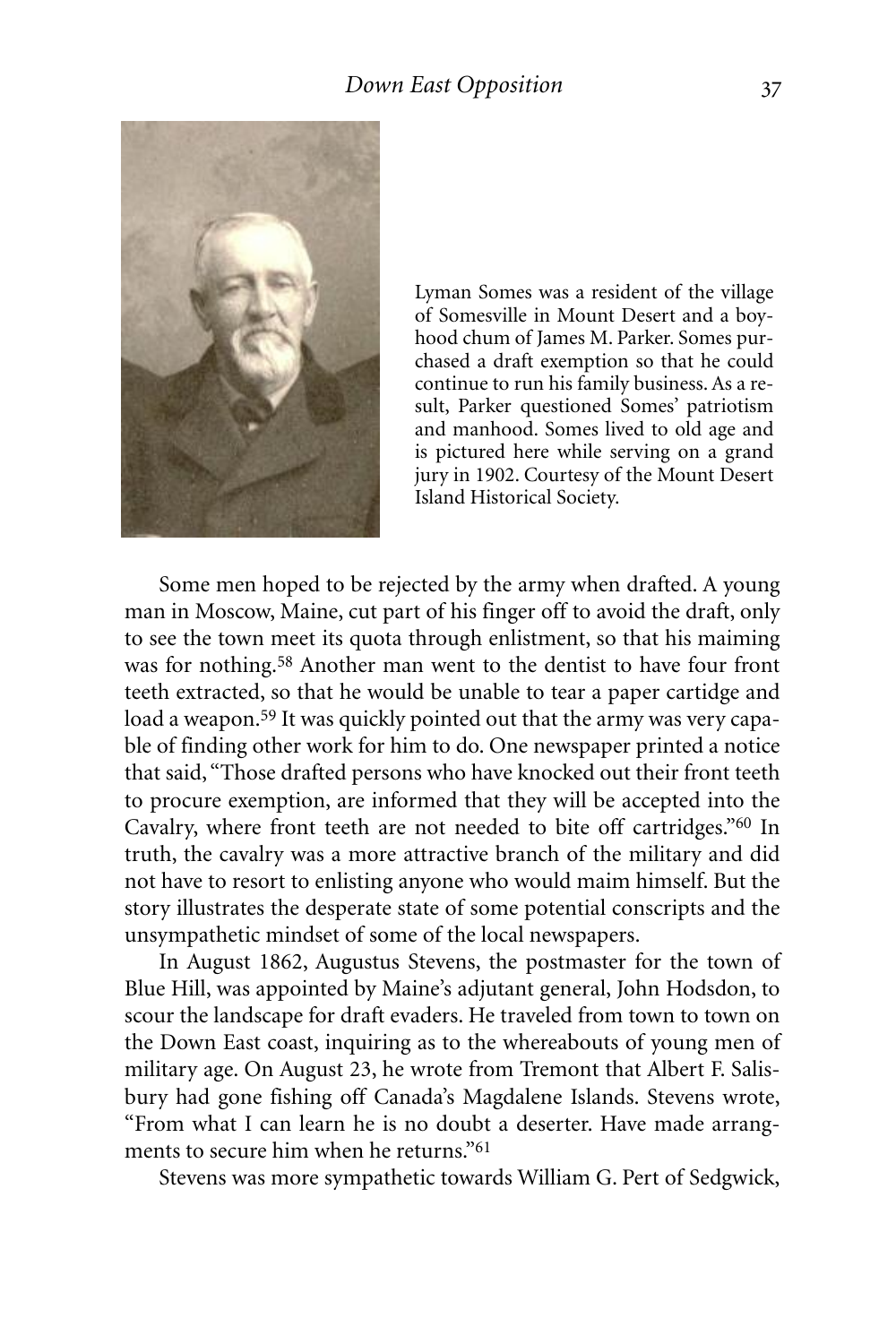who deserted from the Second Maine Infantry Regiment. Stevens reported, "He never would have deserted had not his wife written him that his family were suffering for the necessaries of life, and that the Selectmen of Sedgwick refused to supply them."

Steven's opinion was that Pert "should be dealt with leniently as the circumstances will allow. He is a seafaring man and would like to go in the navy."62 In the reasons for Pert's desertion, one might find a major cause of draft resistance and war opposition. The departure of a man for military service often meant that his wife and children would be left destitute. In the face of that immediate threat, it was common for a man to judge for himself where his responsibilities lay, to discount patriotic appeals, and measure the risk of flight against the perils of war. It was in this circumstance that the Copperhead argument against the war found many sympathizers. Given the premise that the war was being fought over the institution of slavery, such men believed the freedom of black men was not worth the conscription and subsequent sacrifice of white men.

The town of Tremont on Mount Desert Island was noted to be a center of anti-war sentiment. The *Ellsworth American* reported, "There is a squad of secessionists in the town of Tremont that ought to be made to 'skedaddle' or to enlist."63 In November 1862, the list of towns deficient in supplying soldiers for the draft was published in the *American*. Of the three towns on Mount Desert Island, only Tremont was slow to meet its manpower quota, as the town was eight men short.<sup>64</sup> Although some towns were slower to fill their quotas than others, the combination of bounties and the threat of the draft were ultimately sufficient in 1862 to assure that every town in Maine eventually met its quota of enlistees. 65

In late 1862, with the Union army dug in and motionless on the Potomac, the *Ellsworth American* declared, "the cause of the Union looks as dubious as it ever did."66 The removal of the exceedingly cautious General George B. McClellan as commander of the Union forces was cause for relief and hope for the war's proponents. In his place, General Ambrose Burnside took command, but he promptly led the Union army into a disastrous assault on Confederate entrenchments at Fredericksburg, Virginia, resulting in a frightful loss of life. On the day after Christmas 1862, members of the Finnelly family of Mount Desert pored over the lists of Fredericksburg casualties published in the *Ellsworth American*, and there they found the cryptic note, "Wm. Finnelly, arm," a message to darken their imaginations for weeks. Finnelly was a prisoner of war and eventually recovered from his wounds, but his family endured many weeks of not knowing his fate. 67 The war had begun to hit home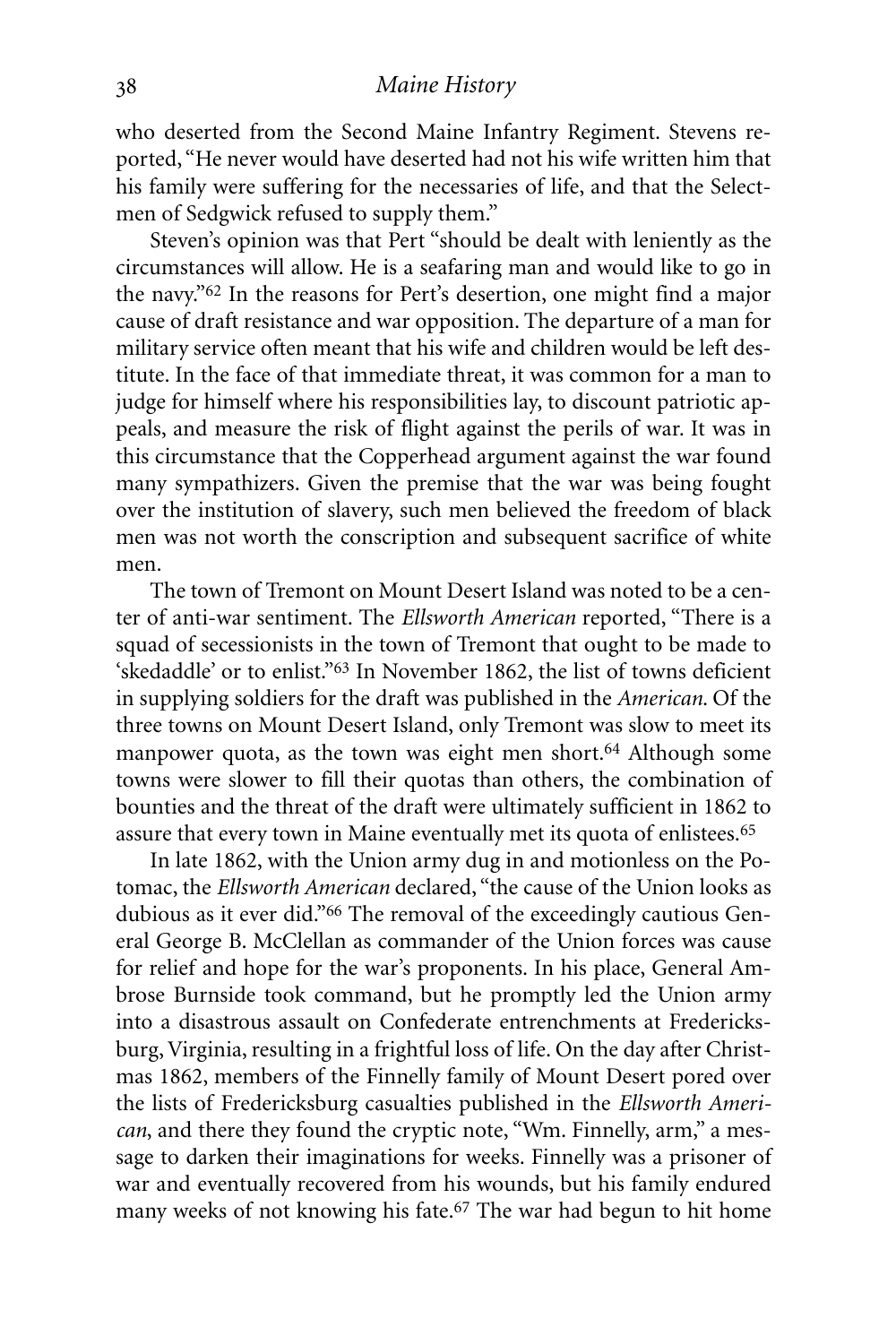in ways that were immediate, personal, and powerful, and the task of raising enough volunteers for the maw of war became markedly harder in the spring of 1863.

#### **1863: Growing Casualties and Disillusionment**

As the war went on, notions of swift and glorious victory were gradually dispelled by a series of Union defeats and by the steady attrition of men through disease, death, and desertion.<sup>68</sup> There was widespread dissatisfaction with the conduct of the war, as well as frustration and weariness with the war's sufferings. But the government's policy of conscription also gave dissidents a focal point for the expression of opposition to the war.

On Mount Desert Island, people in Tremont were apparently more discontented than people in neighboring Eden and Mount Desert. Anger at the war effort reached its peak in Tremont in March 1863. In the village of Southwest Harbor in Tremont, two public meetings dissolved into violent confrontations between Copperheads and Union loyalists. If a Unionist's version of events can be believed, the Copperheads got the upper hand at a first meeting, held in March 1863, causing the Unionists to disperse. At the second meeting, held two weeks later, the Copperheads, though they came armed with sling shots, knives, and revolvers, were chased away by Union supporters.

In the election for Tremont town offices in April 1863, Union supporters were elected by narrow margins over Copperheads. Tremont, the *Ellsworth American* declared, "contains a large nest of old fashioned Democrats, many of whom have heretofore fattened at the public cost, holding some of the best local offices as the gift of the general government."69 A small number of surnames dominated the Tremont census of 1860, suggesting the presence of familial ties and loyalties that may have extended into the realm of politics.

In Mount Desert, an atmosphere of discontent was amplified by the accumulating losses of the town's soldiers. By April 1863, thirteen of the town's men were casualties. Emory Pierce had been killed in action at Cedar Mountain, and Lyman Smith and Erastus Reed had been wounded at Fredericksburg. Tylston Atherton and William Finnelly had been captured. Eight other men had been discharged from the army for serious diseases that, for some, would prove fatal. By the spring of 1863, much of the town's supply of volunteers had been used up, yet the army's demand for men seemed insatiable. Soldiers at the front reported home with stories of the inept leadership of Union generals and the careless treatment of troops in camp and in the field. In the summer of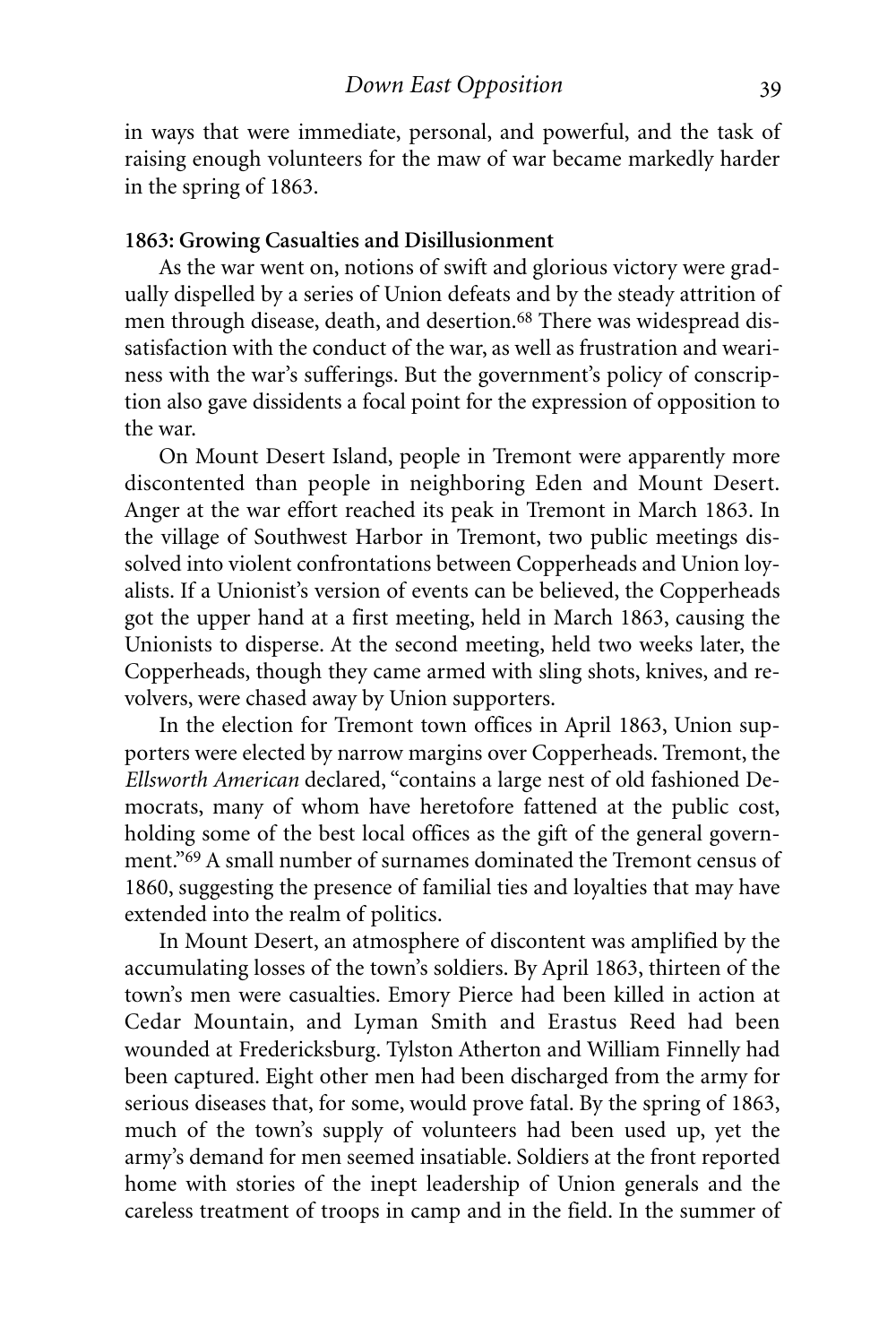1863, three more Mount Desert men died of disease and another was discharged for disability. 70 Such reports put a damper on volunteering.

The Enrollment Act of 1863, intended to strengthen the draft, replaced reliance on state government with a firm federal administrative structure. Like the Militia Act of 1862, the Enrollment Act was designed to encourage voluntary enlistment, while establishing a bureaucratic structure and process for conducting a draft if needed.71 A provost marshal was put in charge of the national system, with subordinate provost marshals responsible for implementing the draft within districts of each state. The president would periodically issue a call for troops, and quotas were established for each state to meet its share of the call. Maine's quota was allocated among the state's cities, towns, and plantations according to enrollment lists that had been established in 1861. The enrollment lists were infamously inaccurate, containing the names of men who were no longer residents, men who were too young or too old to serve, foreign citizens, and even the names of dead men. These inaccuracies resulted in some towns bearing an unfair proportion of the state's quota. For a time, coastal towns like Mount Desert were further disadvantaged because they were not given credit for their men who had joined the navy. Although many inaccuracies existed, the armies in the field were desperate for fresh men, so errors were rarely corrected because of the time that process would take. The pro-Republican press urged the public to stay calm and comply with the orders of the provost marshal. 72

Some men refused to take part in the war, but the draft cut off their escape. Fear, anger, and resentment towards the draft sometimes were expressed in violence and crime. A physician in Waldo County was charged by the local provost marshal with carrying out a fraud to help men obtain medical exemptions from the draft. Dr. Jacob Brown was accused of administering medicines (one might say "poisons") that would make mild medical conditions worse so that men would be disqualified. 73 In October 1863, Copperheads were accused of setting fire to three barns in Gouldsboro and vicinity.74 Such violent resistance to the draft was not unique to Maine. The best known example came in the summer of 1863, when a brutal uprising of Irish workers in New York City, known as the "Draft Riots," caused widespread property destruction and death, particularly the lynching of free blacks. 75

Other men tried to avoid service after they were drafted. Once a man was drafted, he was considered a soldier in the army and subject to its discipline. If he failed to report for duty, he was considered a deserter. Drafted men were often confined in army camps or even jails to keep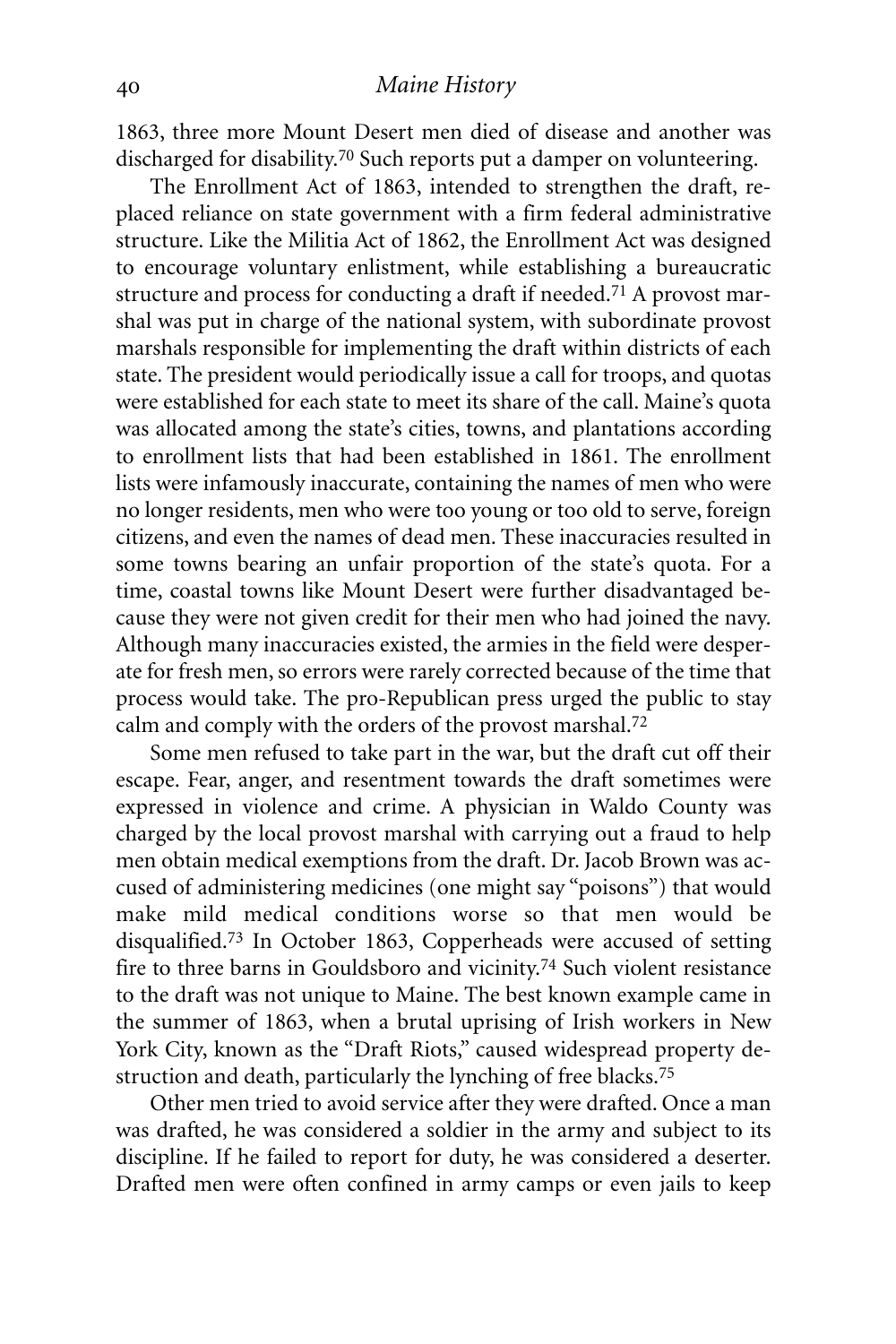them from running away. The *Machias Union* mentioned the drafted men who were locked up to keep them from deserting when it railed, "There is a slave mart in Belfast. There are slave pens at Bangor and other cities in Maine. . . . Negroes are not exposed for barter and sale there but the FREE WHITE MEN OF MAINE ARE."76 The provost marshals prepared for violent resistance. Captain A.D. Bean, responsible for the district that included Mount Desert Island, wrote to his superior, "I find it absolutely necessary that guards at the Barracks and with detachments sent away should be armed. Can you loan me thirty rifles or muskets and a small quantity of ammunition?"77

As early as September 1862, the generally pro-administration *Ellsworth American* expressed impatience with the war's progress, asking what was gained in exchange for the frightful cost. The rebellion seemed no nearer an end, the editors complained, despite the fact that "two hundred thousand of loyal men, have been killed or maimed for life, or have died in the service, or sickness contracted in it….What has been accomplished? What glorious results can the nation point to as an equivalent?"78 In July 1863, the government issued a call for 300,000 more men, and urged that volunteers be recruited "with all possible celerity."79 Maine's governor, Abner Coburn, noted that any failure of volunteerism would be followed by mandatory conscription. Coburn said the state preferred "to pay liberally for patriotic service rather than exact it by force of law."80

By the summer of 1863, a fresh demand was placed on Mount Desert to supply a quota of fourteen more men. $81$  If the town failed to meet its quota, it would have to make up the deficiency through the draft. Town selectmen got busy raising bounties and petitioning draft officials to assure the enrollment lists were accurate and quotas were correctly applied. Men were urged to enlist rather than wait to be drafted. By December 1863, Maine towns were typically offering a \$200 bounty for a man to enlist. This amount was allocated in addition to federal and state bounties, so that a re-enlisting veteran might receive up to \$702 and a raw recruit, \$302. 82 Towns began to compete in a bidding war for volunteers, with some towns offering as much as \$700 per recruit. Eligible men began to abandon their home towns in search of the highest bounty they could obtain. There grew a fear that rich towns would outbid poor towns, leaving the poor towns deprived of volunteers and no way to fill their quota except through the draft. In an attempt to head off a bidding war, the state legislature voted a maximum bounty amount per town of \$350. 83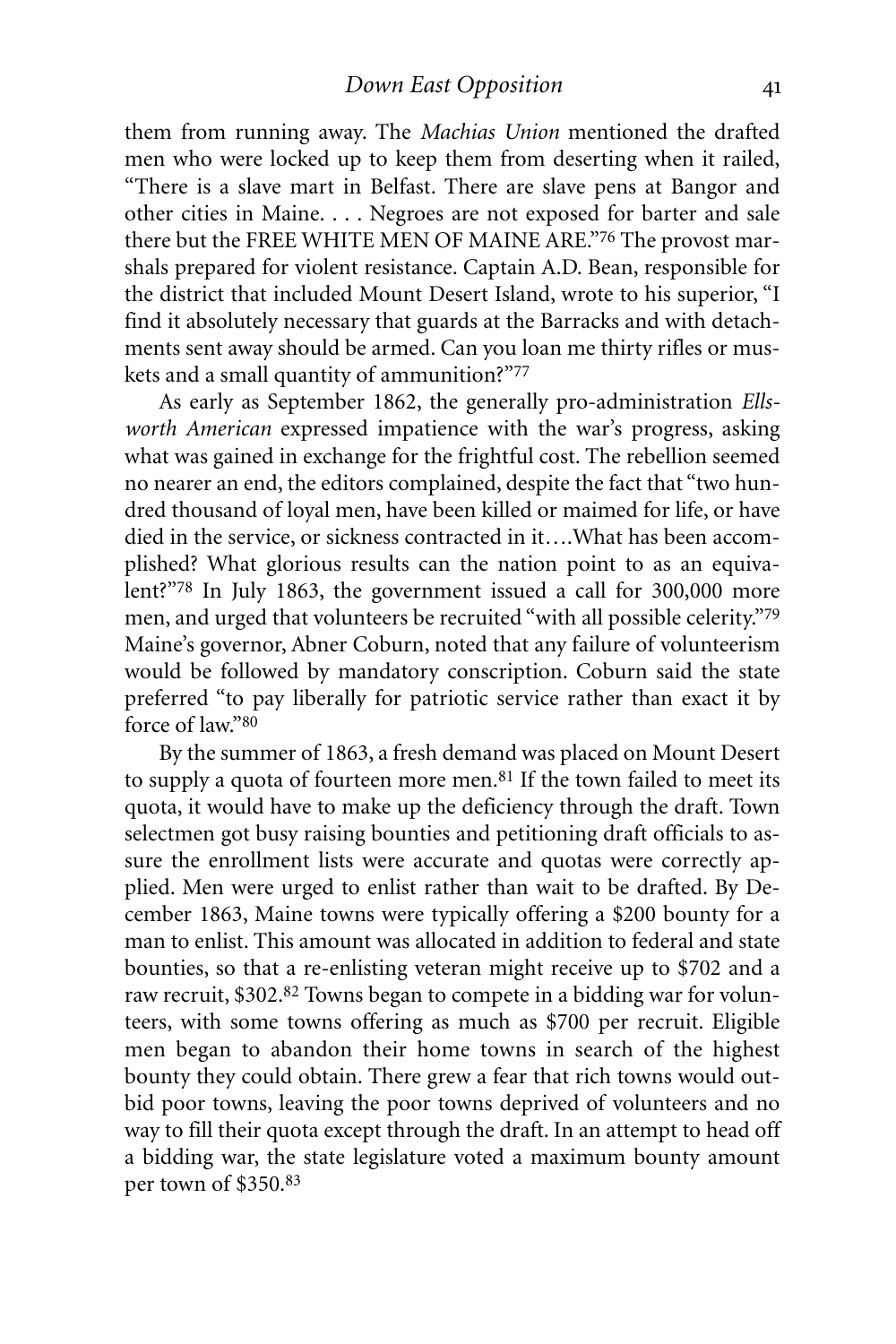The enlisting agents worked in the face of dreadful news from the front. On November 20, 1863, the *Ellsworth American* printed a list of Maine soldiers killed and wounded at the second Battle of Rappahannock Station in Virginia, an accounting that contained scores of names, many from the Eighth Regiment, a unit that included eight men from Mount Desert. 84 Yet even in the face of terrible news from the battlefield, the offer of bounties combined with the threat of the draft contributed to the enlistment of thirteen more men from Mount Desert during the period December 1863 to March 1864. The number of enlistments, added to the number of men who purchased exemptions, was sufficient for the town to fulfill its quota and avoid the draft.

#### **1864: The Maw of War and Continued Draft Avoidance**

The Union army began a major offensive in the spring of 1864, opening up a series of battles whose names epitomize the most violent clashes in the history of warfare: the Wilderness, Spotsylvania, Cold Harbor, Petersburg. Supporters of the war effort took the 1864 offensive as a positive sign, after the first three years of the war in the East had resulted in very little military progress. The *Ellsworth American* predicted, "There will still be more hard fighting before this campaign is ended and the great victory won, which will bring peace and a restored Union. From all the reports, and the indications from officials from Washington, everything looks hopeful."85

The offensive eventually yielded positive military results, but only after months of horrific losses, seen at home in newspapers filled with lists of the local boys who were casualties. Each line in the lists was terse and cryptic, yet meant the world to anxious families desperate for word of their loved ones. So much was unknown, the *American* wrote, "The reports as to the number killed, wounded and missing must be more guess work. We know, however, that the loss must be heavy."86 May 1864 was a month when, the *Ellsworth American* reported, "there was not a whole day of fair weather," and the war news "cast a gloom over many a household, and the public generally."87

The offensive was especially hard on the First Maine Heavy Artillery Regiment. According to a newspaper advertisement posted in 1862 to encourage enlistment, the unit would be primarily assigned garrison duty, protecting the forts around Washington. The garrison soldier, the advertisement promised, would not "have to be on the move and subject to all the inconveniences, and exposures of a frequent change of position."88 The First Maine Heavy Artillery Regiment did guard forts for a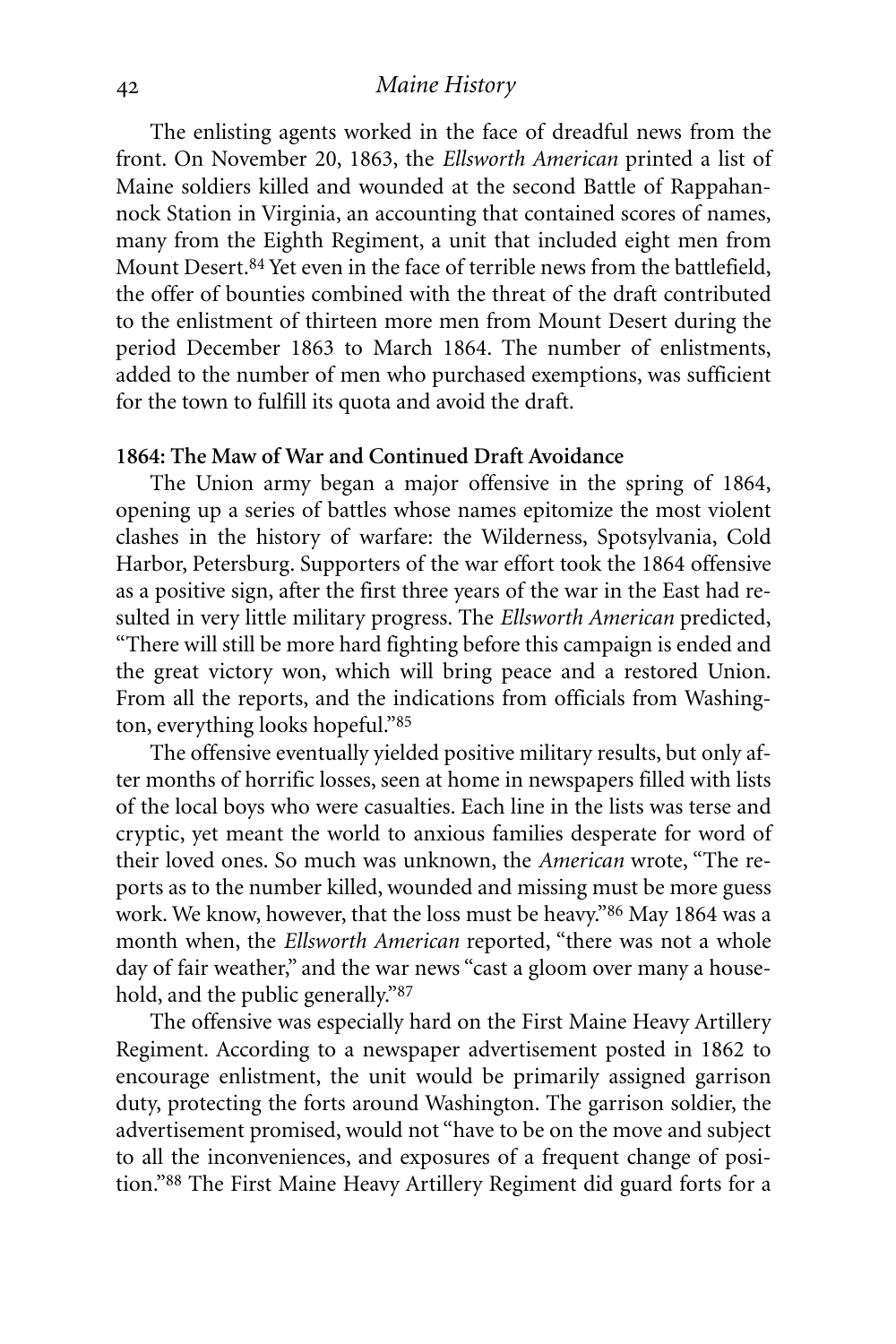

Recruitment posters were used in the northern states throughout the Civil War to convince men to join the army. Men were offered a bounty for volunteering. The amount of the bounty varied depending on the town. Eventually, the Union needed men so badly the federal government resorted to conscription. Maine Historical Society Collections.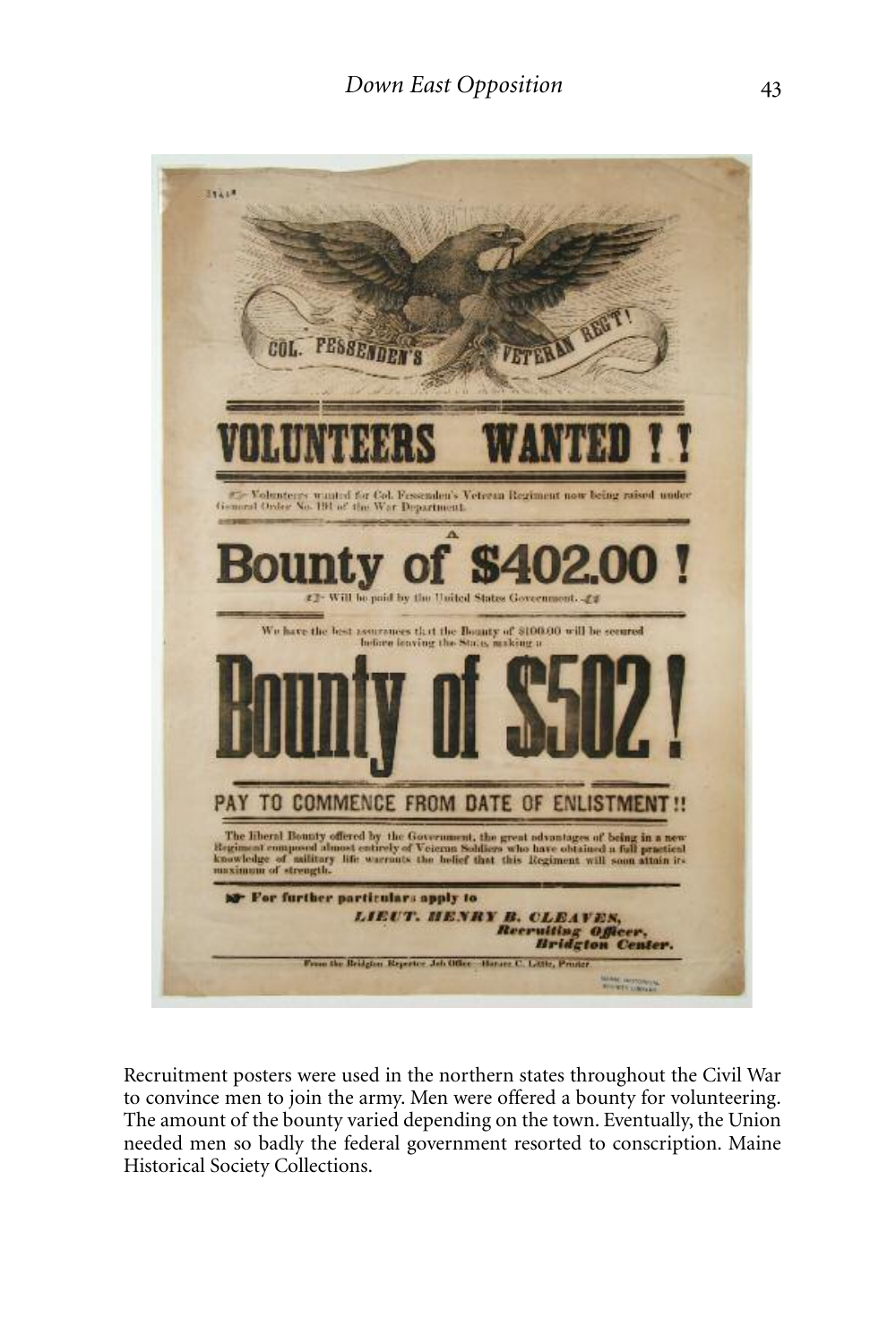time but was later converted to an infantry unit and ordered to charge heavily-fortified Confederate positions near Petersburg, Virginia. The attack was a disaster. Of the nine hundred men who began the charge, 604 were killed or wounded. The regiment suffered a greater proportional loss of life in a single day's combat of any unit in the war.89 Of the twelve men who departed Mount Desert to join the regiment in 1862, ten were casualties.90 Even today, a survey of cemeteries on Mount Desert Island shows half a dozen gravestones, all bearing a date of death in June 1864 and an inscription like that of James M. Parker, "Killed before Petersburg."

Some of the Mount Desert men were plunged into combat within a few weeks of their enlistment. Four of them, Jacob Lunt, Chauncy Noyes, Joseph Robinson, and George Thompson, joined the Thirty-first Maine Infantry Regiment in March 1864. By June of that year, Lunt had been wounded at Spotsylvania, Noyes was a prisoner of war, Robinson had died of disease, and Thompson had been killed at Petersburg. The late spring and summer of 1864 were the bloodiest time of the war, for the Union army as a whole, and for Mount Desert too, with a total of seventeen men killed, wounded, missing, or captured between May and August.91

By 1864, most Maine men who wanted to avoid the draft did so by "skedaddling," escaping to New Brunswick or the woods of northern Maine.92 Many who fled the draft stayed in Canada until the war was over. The *Ellsworth American* wrote, "We understand that in some of the towns in this district large numbers of men have 'skedaddled,' or run away to avoid a draft." The paper pointed out that the flight of eligible men made it more likely for men who stayed at home to be drafted, and noted there was a \$30 reward for turning in runaways to the provost marshal. 93 In Mount Desert, a young mother and wife of a naval officer, Emily Savage, confirmed that many men had left. She wrote, "I dread to hear of the draft for half that are liable to it have gone off."94

The War Department cracked down on desertion and on furloughed soldiers overstaying their leave, saying, "Any officer or private whose health permits him to visit watering places, or places of amusement, or make social visits, or to walk about the town… will be considered fit for military duty, and as evading duty by absence from his command or ranks."95 Civilians could be arrested too, for harboring deserters. U.S. marshals were sent out in search of soldiers absent from their regiment, a duty that could prove hazardous.96 According to Emily Savage, in October 1864, "The Provost Marshal was shot the other day down east by a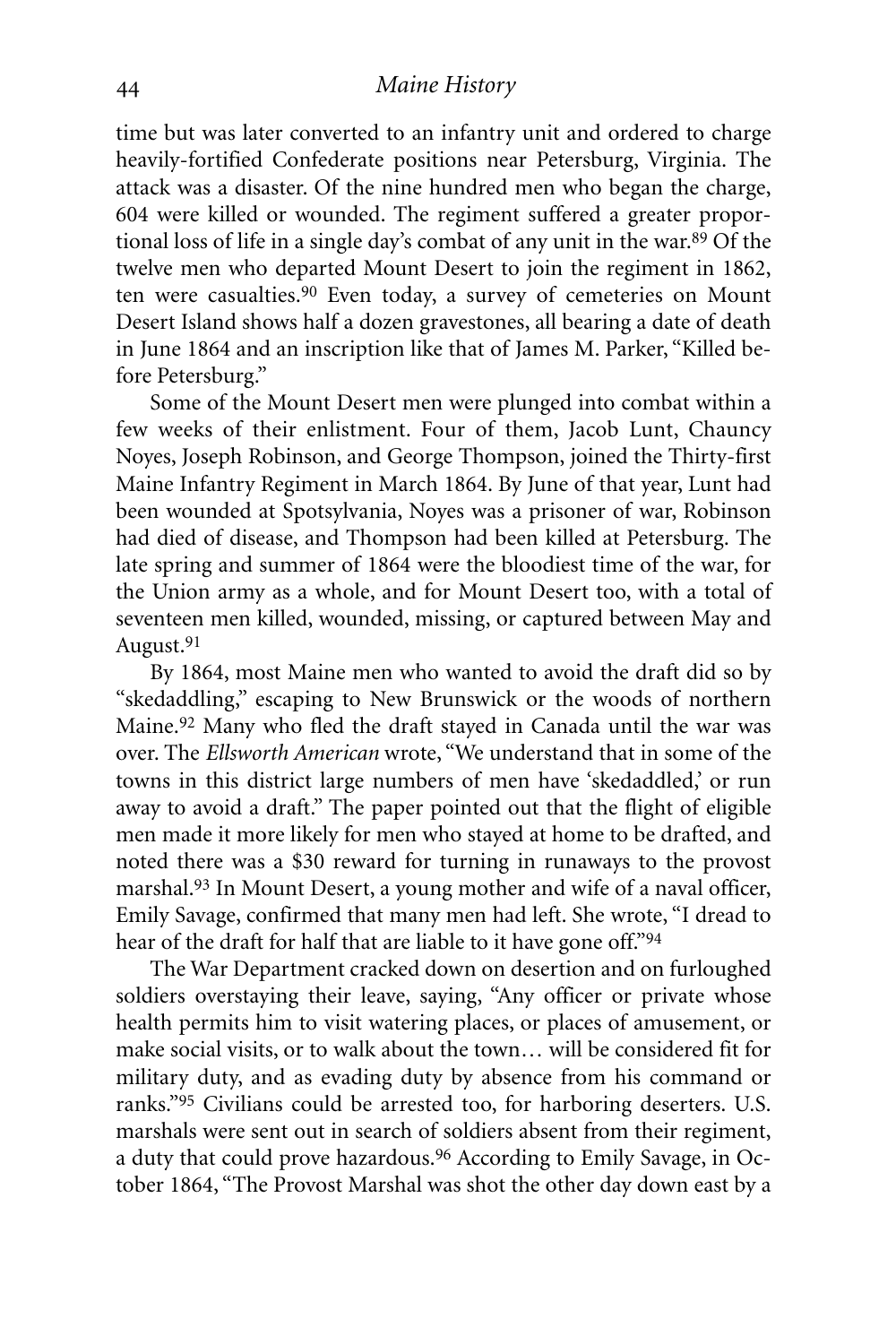drafted man and also a Mr. Sargent Deputy Sheriff at Brooklin was shot on Deer Island by a drafted man. Really I don't know what this world is coming to. How I do wish the crewel war was over but I want to see it ended right."97

In 1864 and 1865, calls for more troops were issued on four separate occasions. Despite all the men that Maine had given already, there seemed to be no end to the demand. The *Machias Union* complained, "What could be more discouraging?"98 As historian Murray Bowden has noted, "Towns struggled to fill their quotas only to find themselves burdened with another."99

Even the administration's most ardent supporters were discouraged by the conduct of the war. Both Augustus and Emily Savage strongly supported the Republican administration (they named their son Fred *Lincoln* Savage), yet they felt great sympathy for the men who would suffer hardship because of the draft. Augustus was an acting lieutenant in the U.S. Navy, and thus avoided the brutal life of an infantryman. He wrote to Emily in July 1864, "I also see there is to be another draft of 500,000 men which must affect the country sadly. I really pity those that have to leave homes and friends to join the army. Especially those that have families."100 A few months later he wrote from his naval station, "I think I am tough and can stand most anything but the life of a soldier. I see thousands every day and thank my stars that I am not one of them."<sup>101</sup>

# **1865: The War Draws to a Close**

Until 1865, the town of Mount Desert avoided having any of its men drafted, because the town always met its quota. But, by March 1865, no more volunteers could be found and a number of men from Mount Desert were selected for the draft. At this point in the war the \$300 exemption provision had been eliminated from the draft regulations. To avoid the draft a substitute would have to be hired. Emily Savage cited two men who hired substitutes, one at a cost of \$700, another for \$900. She was gravely concerned about the consequences to the poor families who could not afford the price of a substitute and stood to lose the labor of their men. She wrote, "Now I think this part of the town has fared hard and it has taken our best and poorest men there is."

She specifically mentioned her friend Alden Jordan, who was the foreman of the works at a local mill. The mill operation depended on his work and, "there is three families that looks to him for help. Mr. Jordan says he can't do a thing in the mill if Alden goes to war as Alden is boss of the work."102 When the town proposed to raise funds for the support of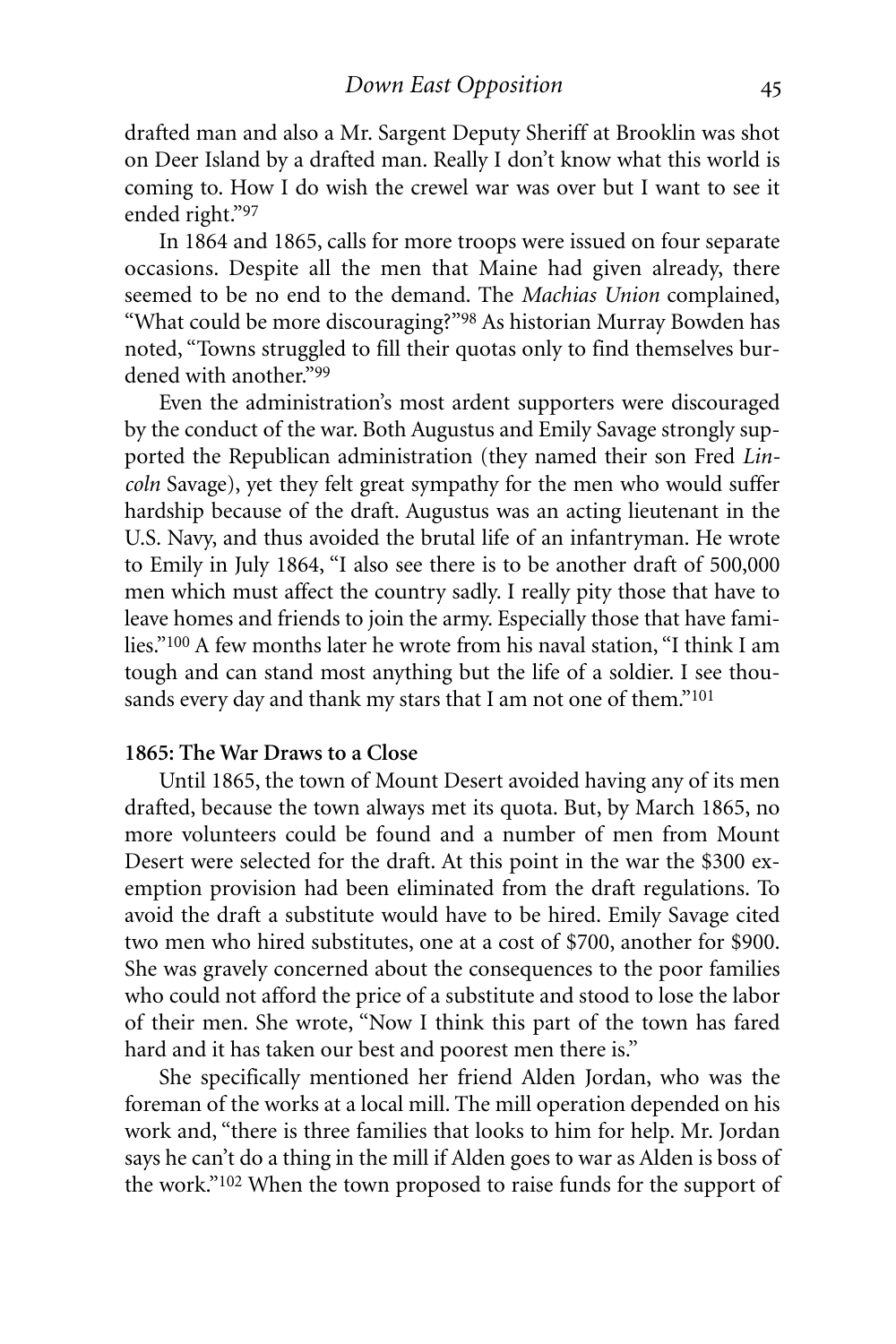the drafted men's families, Emily wrote, "They are going to call a meeting and raise 300 dollars apiece for them that has to go and I am glad of it as the most of them are very poor men."103 She pointed to another drafted man, "Isreal Norwood up here in Browns District. The poorest man in town."104 Emily thought the town selectmen should do more to help men avoid the draft, citing the selectmen from Eden who went to Belfast to negotiate a lower quota. But as for the town of Mount Desert, Emily wrote, "Our select men haint had spunk enough to try to do anything and they are still drafting from the old roll. Some that are drafted have moved away over a year ago so I think this is a terrible little mean town and our first selectman is the little small mean John W. Somes. He has bought a sub so he don't care."105

In a letter to Emily, Augustus expressed bitterness towards the wealthy men of the town who watched as the poor men were forced to join the army and leave their helpless families behind. "How strange," he wrote,

that those young men of Esqu. Kimballs escaped the draft. I do not wish them any ill but would much rather they could have been accomidated [sic] to the situation than for the old men that have families. I wonder if Mr. K don't think the government is slighting them. If I were a young man I don't believe I would stay at home and see fathers go and leave helpless children to suffer. I should want to have my family represented by one recruit surely.

For his own sake, he said, "I cant say as I am sorry that I am in the service but for you and my children I have spent many sad and lonely hours but hope you will be more cheerful now as the prospect looks fare for a speedy close of the war." 106

In the winter of 1864-1865, it became apparent that the war was drawing to a close.All the casualties, the hardships at home, and the burden of conscription seemed to be adding up to a sum sufficient to purchase an end to the conflict. The *Ellsworth American* declared that it was time to throw everything behind the war effort and finish it. The editor wrote, "The burdens of war have become so heavy of late that the nation, in sheer weariness of the struggle, seems disposed to put an end to it by one mighty blow."107

The war finally ended with the surrender of Robert E. Lee's Army of Northern Virginia on April 9, 1865. In Bangor, the news was celebrated with the firing of cannon, ringing of church bells, and hundreds of men marching in the street behind a pair of drummers. The streets of Bangor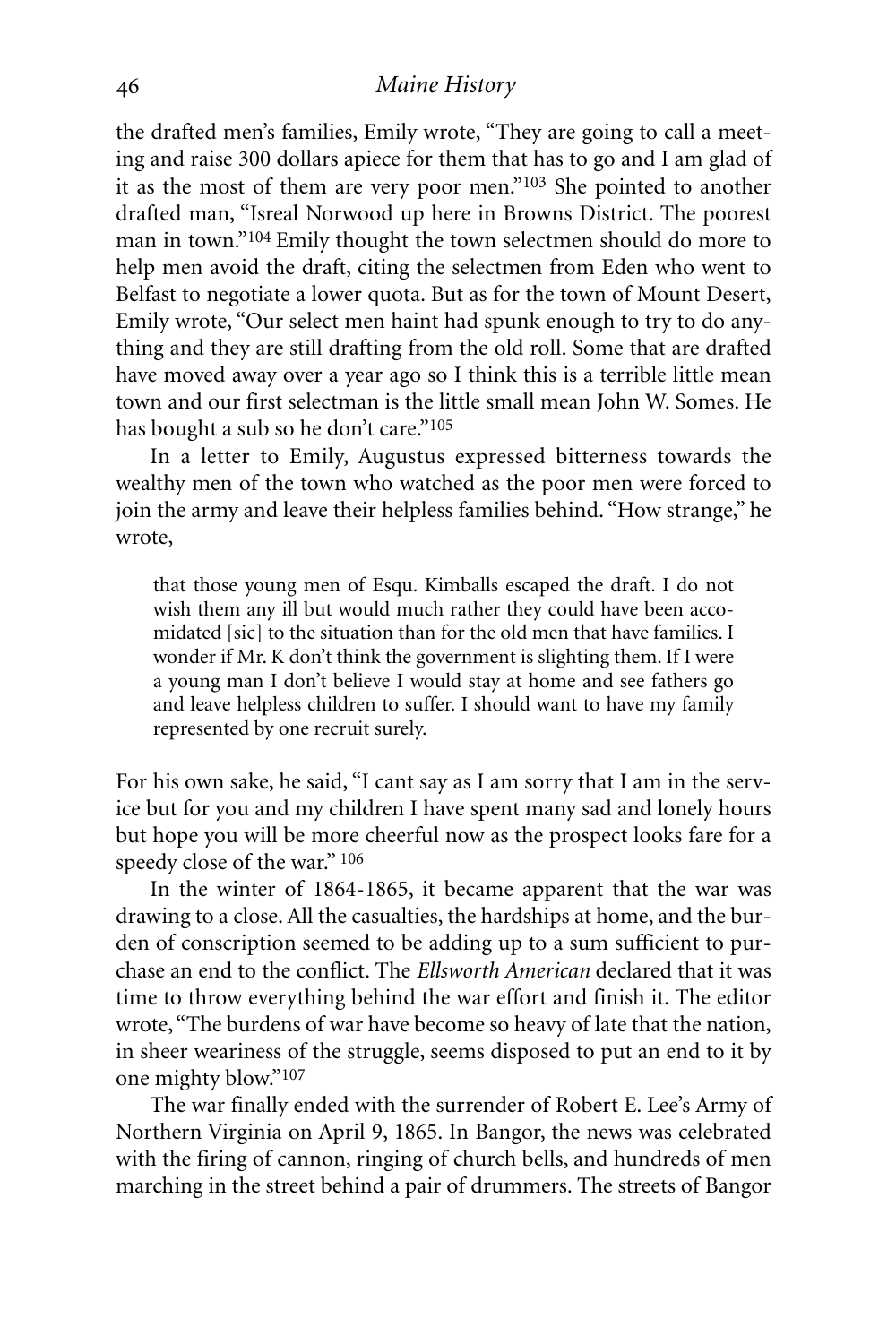

R. De Marshan, "Avoiding the Draft," music sheet cover, pasted into the inside cover of "Descriptive Book of Arrested Deserters" kept by the Provost Marshal's Office in the Fifth District of Maine. Courtesy of the National Archives, Waltham, Massachusetts.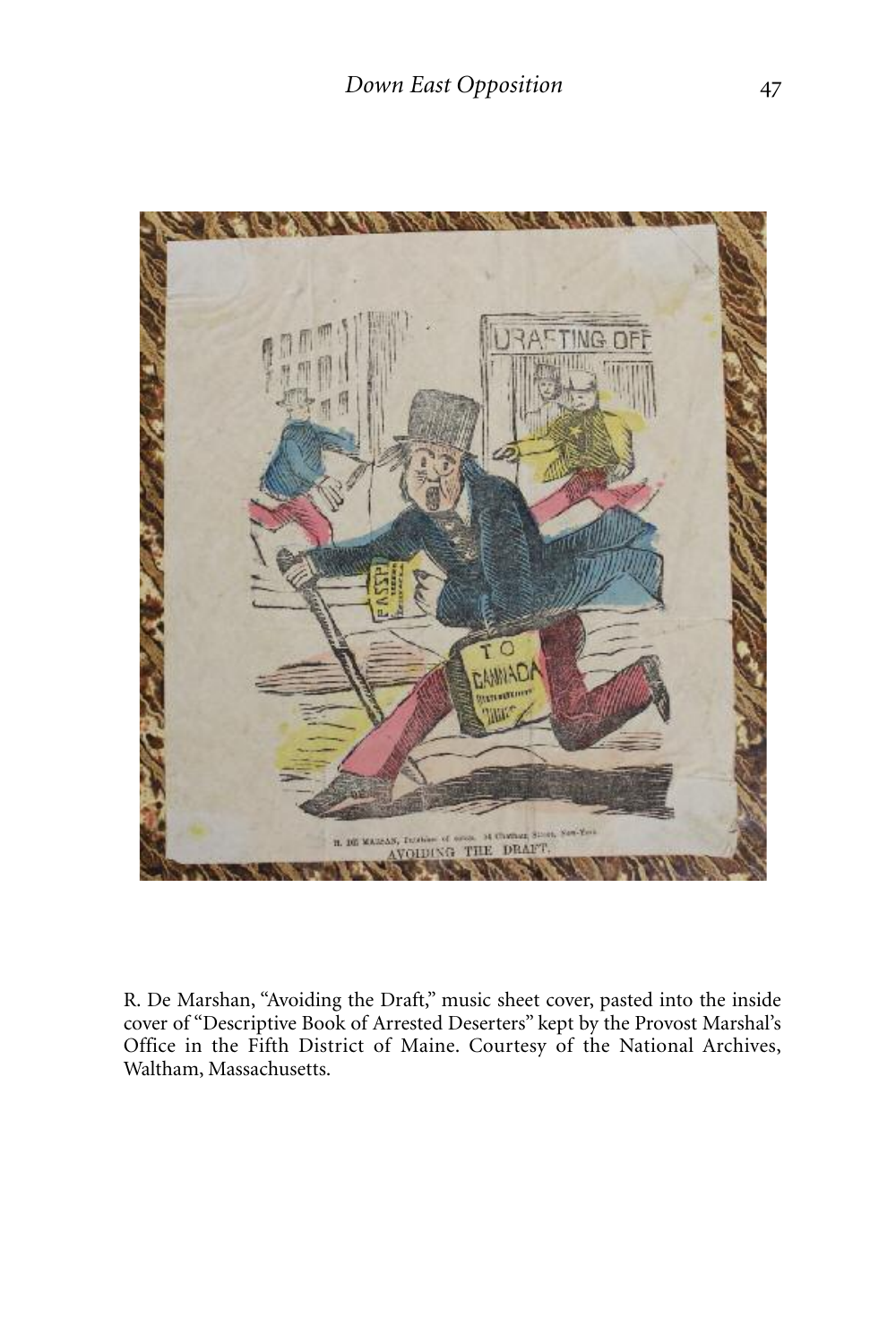were filled with joyous crowds, a diarist wrote; "Some were laughing, some hurrahing . . . when they met, men grabbed each other by the hands and often kissed each other."<sup>108</sup> Some of the celebration was expressed in hostility towards those who had opposed the war. One diarist wrote that he had an urge to pay drummers \$10 to follow him to the home of the most notorious Copperhead in the city, Marcellus Emery, the editor of the *Bangor Democrat*. 109 A crowd went to the *Bangor Democrat's* office and threatened to break in, but their violence was withheld by a promise that the Union flag would be hung from the office all day. The throng went to the homes and offices of other Copperheads in the city and made them hang up the stars and stripes, or face destruction of their property. A committee of loyal Union men was formed and deliberately contemplated the lynching of one man who refused to comply with the orders of the mob. 110

A carriage raced from Bangor to Ellsworth to spread the news, and soon, old men were dancing in front of the shops on Main Street there too.111 Undoubtedly another carriage delivered the news at last to Mount Desert Island, to similar acclaim. The joy of peace was tempered a few days later by the news of President Lincoln's assassination, and then came a long time of recovery for a generation decimated by the war. Of the seventy-five men from the town of Mount Desert known to have served in the army, at least thirty-six suffered wounds or disease, were captured or killed. Dozens of orphans and widows remained to carve a life out of the rugged coast, without a man's help.

### **Conclusion**

Copperheadism, in the historical record, has been explained largely as a phenomenon of urban, immigrant, and Catholic populations. But Copperheads were abundant in the rural, native, and Protestant population of Down East Maine.Victory for the Union cause was perceived not only as a triumph of military forces over the Confederacy but also as a victory over the war's opponents at home. Throughout Maine, some of the elation of victory was expressed through acts of revenge and humiliation directed at Copperheads. The fact that Copperheads were still around at the war's end is an indication of their obstinance. Opponents of the war had increased their resolve as the war went on, as the casualties mounted, and as the draft threatened to draw into the fight men who wanted no part of it. 112

If it is true, as tradition remembers, that the population of Maine was supportive of the war, it is also true, as tradition has mostly forgot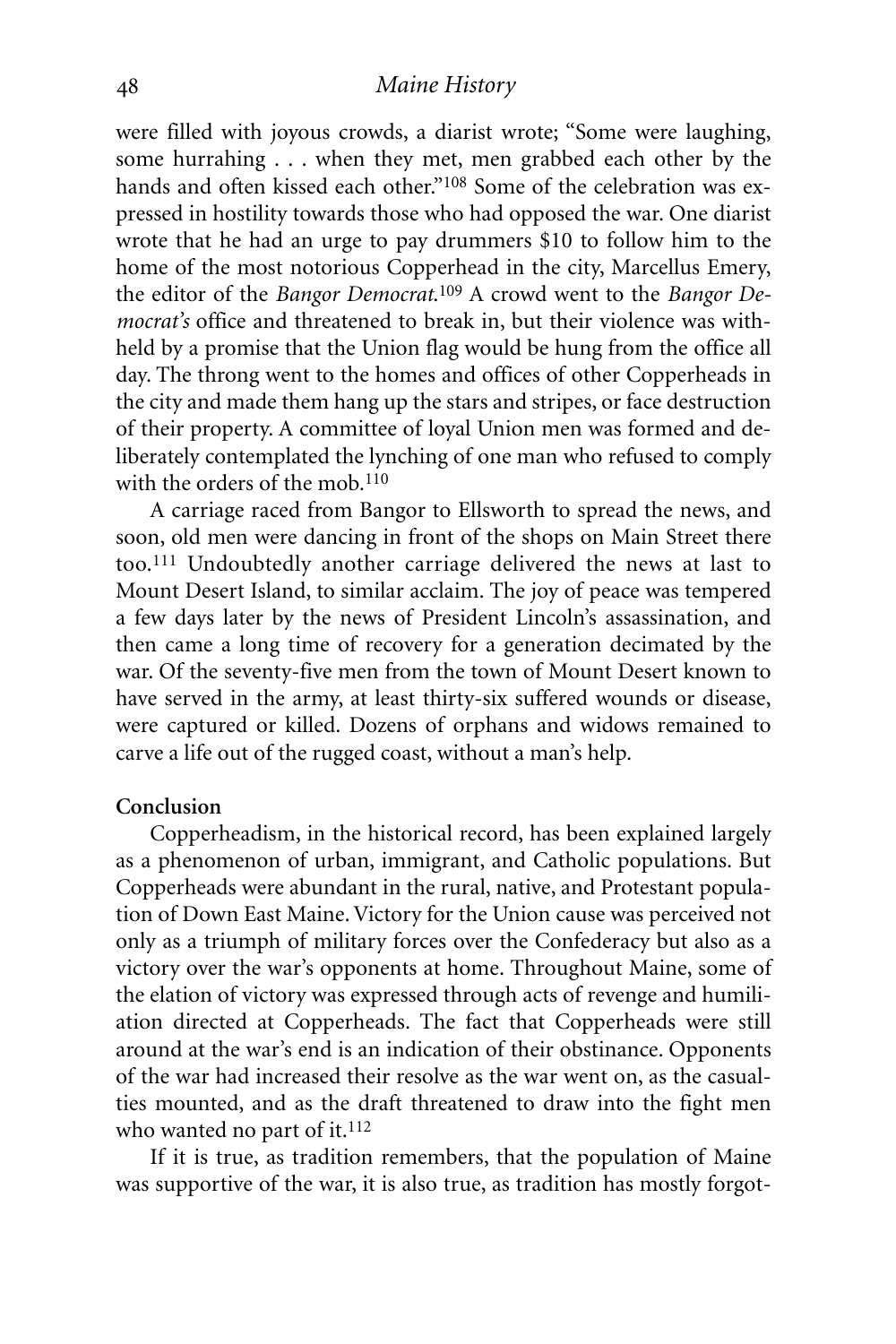ten, that a significant minority was implacably opposed to the war. Many of Maine's soldiers enlisted not only out of patriotism, but with the knowledge that if they did not go voluntarily, they would almost certainly be conscripted and lose all chance at a volunteer's bounty. While forty-four of every thousand Maine soldiers were killed in action or died of wounds, an equal proportion deserted.113 Some men whose employment took them to sea stayed far from the reach of the authorities until they were certain they were clear of the draft. Others unlucky enough to be drafted "skedaddled" before they were mustered, or feigned illness or intentionally maimed themselves to obtain a medical deferment. Others deserted at the first opportunity, lighting out for Maine's boundless north woods or Canada, many never to return. Indeed, Mount Desert's population fell by six percent between the censuses of 1860 and 1870, a reduction that could not have been caused by war mortality alone. It is possible that some of the population loss was caused by the exodus of men who fled the draft and never came back.114

Although the existence of dissenters in Down East Maine is welldocumented, the reasons men objected to and avoided the war are less clear. Most dissenters were probably Democrats, and many may have been influenced by the anti-war press that expressed in fervent polemic the political and moral arguments against the war. Although significant social and peer pressure was applied to drive men towards enlistment, more private and earnest familial and personal priorities pressed to keep them at home. Many men believed their first duty was to support their family, not to coerce the southern states back into the Union or free the slaves of the South.

The history of Maine in the Civil War is told from historical evidence that has survived the century and a half since the conflict. Many of these records of the war were subjected to a social filter that let stories of support for the Union cause pass through to the next generations, while stories of opposition were thought to be better forgotten. Certainly there was a tint of public shame that attended those who avoided the war or opposed it. As the *Ellsworth American* said of the Copperheads in Tremont, "If half is true of what is related of them, their names will go down to posterity reeking with treason and disloyalty."115 One memoirist said that after the war, draft resisters were required to sign a "roll of dishonor," in order to obtain a pardon for their conduct.<sup>116</sup>

Although records of war opposition were less likely to survive the subsequent years than records of military valor, evidence of active dissent has survived to the present day. Local newspapers, for instance, con-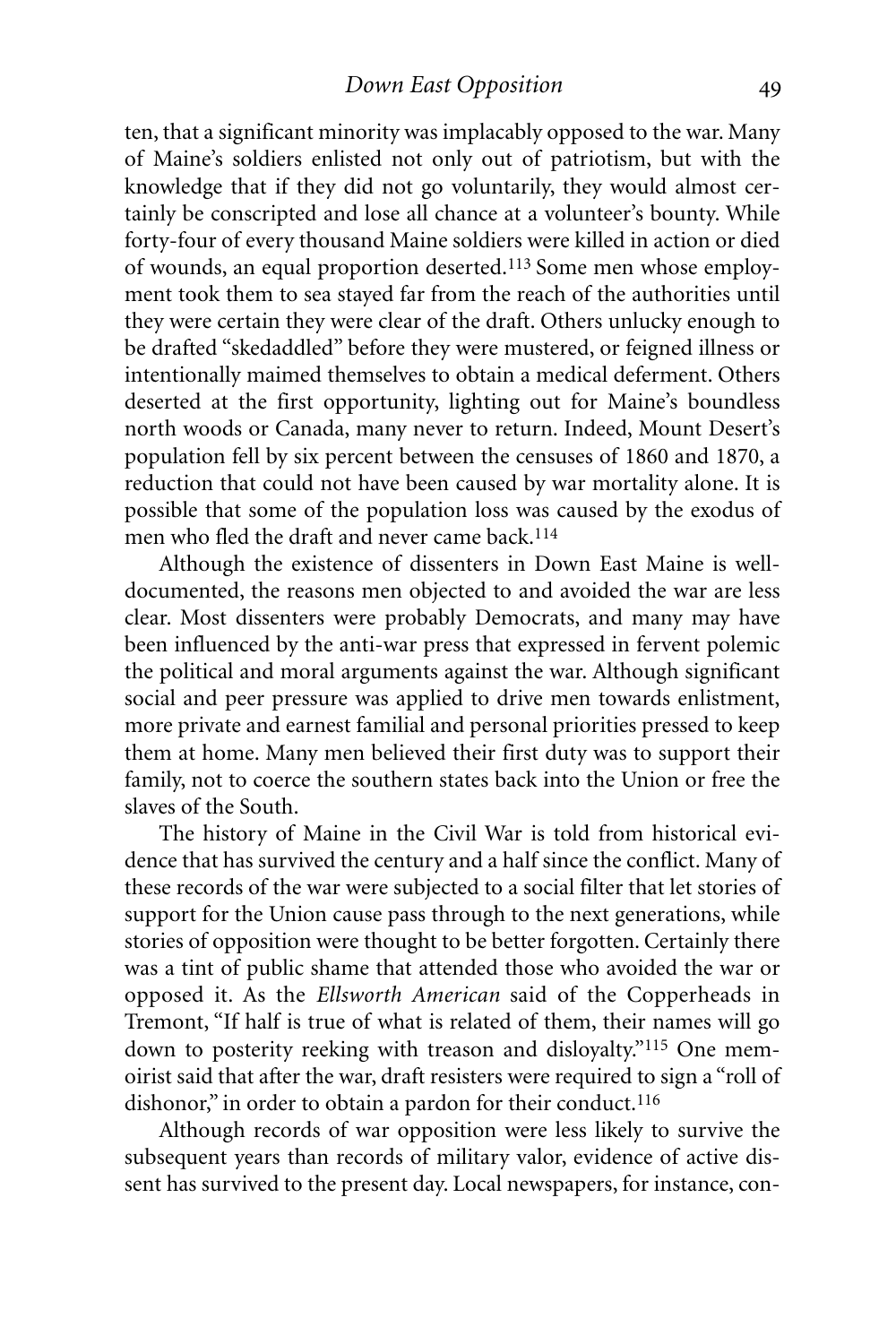tain ample evidence of a vigorous debate over the legitimacy and conduct of the war. Ironically, the war's proponents left some of the clearest documentation of dissent. They boasted of the social pressure, intimidation, and violence they exerted upon Copperheads. But the most emphatic opposition to the war was expressed by those who refused to participate in it. Although their voices have largely been removed from the historical record, their absence from the enlistment rolls, their departure from the community during the years of the draft, their willingness to commit fraud or maim themselves or do anything necessary to avoid military service, testify to their personal opposition to the Civil War.

During the course of research for this essay, no records were discovered that indicate men refused to fight because they were conscientious objectors. But many shared the belief expressed in the Copperhead press that abolition was not a cause worth fighting for. There is mixed evidence on the influence of social class. Some prosperous men enlisted or obtained commissions, while others purchased exemptions and substitutes. Some poor men enlisted, seeking to better their financial circumstances in the military, while others avoided service, fearing their departure would leave their families destitute, subject them to confinement and military discipline, and maybe kill or maim them. To such men, whom war supporters labeled cowards or traitors, Copperheadism offered a libertarian defense for their refusal to participate in the war. They preferred to be left alone, even if it meant that the United States would keep the institution of slavery as it was and allow the southern states to leave the Union. When they weighed the personal risks of war, they found political and ethical cover in Copperheadism that was sufficient to justify their refusal.

#### **Notes**

1. *Final Report Made to the Secretary of War by the Provost Marshall General,* Part I (Washington: Government Printing Office, 1866), p. 78.

2. Mrs. Seth S. Thornton, *Traditions and Records of Southwest Harbor and Somesville* (Bar Harbor, ME: Acadia, 1988), p. 102.

3. John Bropst, quoted in James McPherson, *For Cause and Comrades* (New York: Oxford University Press, 1997), p. 145.

4. For a good historiographical work on Copperheads in the Midwest see Robert H. Abzug, "The Copperheads: Historical Approaches to Civil War Dissent in the Midwest," *Indiana Magazine of History* 66, no. 1 (March 1970): 40- 55.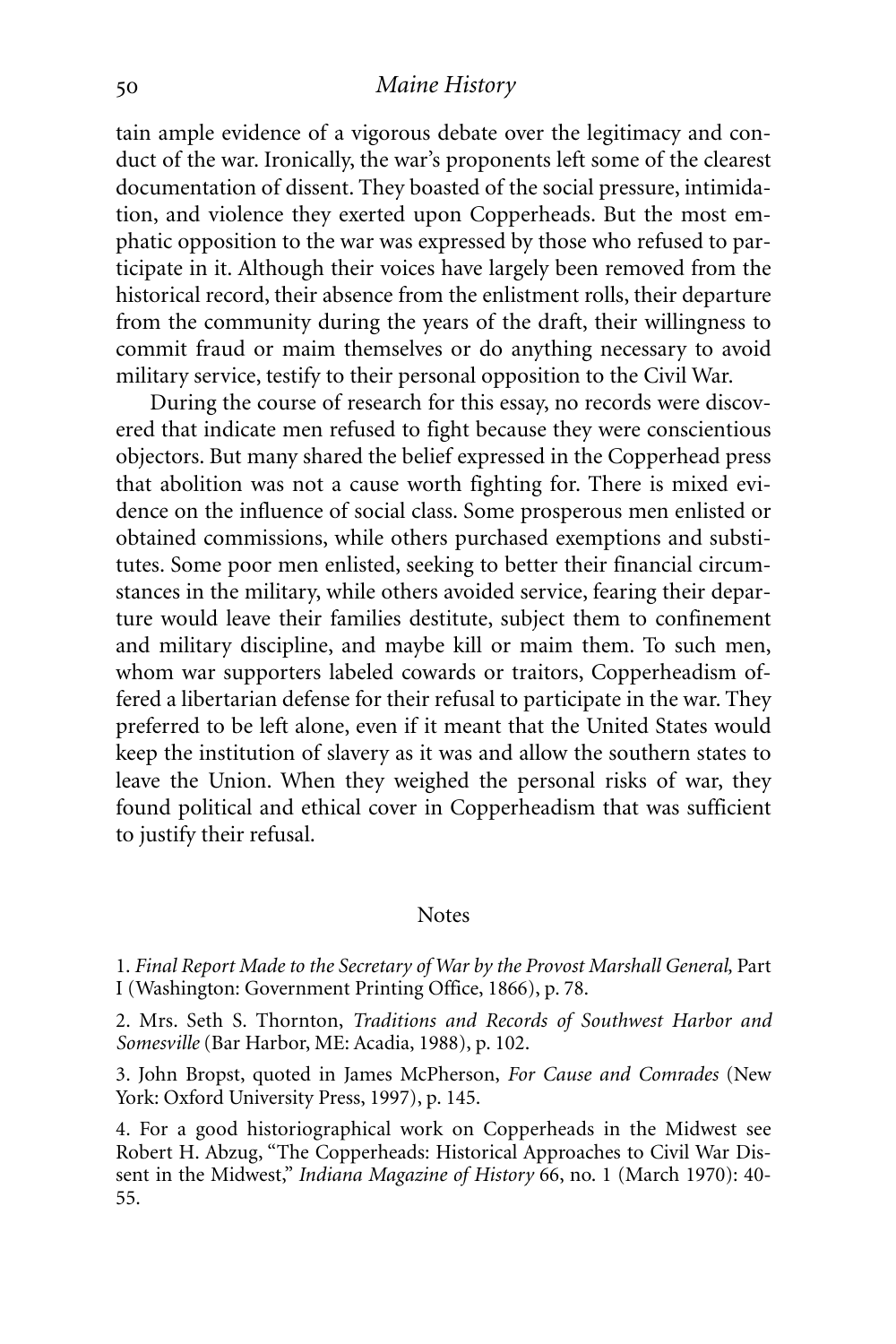5. Jennifer L. Weber, *Copperheads: The Rise and Fall of Lincoln's Opponents in the North* (New York: Oxford University Press, 2006), pp. 1-3.

6. See, for example, Frank L. Klement, "Catholics as Copperheads during the Civil War," *Catholic Historical Review* 80, no. 1 (Jan. 1994): 36-57; Joanna Cowden, "The Politics of Dissent: Civil War Democrats in Connecticut," *New England Quarterly* 56, no. 4 (Dec. 1983): 538-554. Peter Levine has noted that much of the historiography on the Copperhead movement closely corresponds with the official report of the Provost Marshal General's Office, which was published in 1866. Yet, Levine found only a weak correlation with the description of Copperheads in his study of draft evaders, a correlation that got weaker as the war went on. Levine found that, by 1864, men of every description and class were avoiding the draft in similar proportions. See Peter Levine, "Draft Evasion in the North during the Civil War, 1863-1865," *Journal of American History* 67, No. 4, (March 1981): 824-825.

7. Neil Rolde, *Maine: A Narrative History* (Gardiner, ME: Tilbury House, 1990), pp. 184-185.

8. Thomas F. Vining, *Census Records of Cranberry Isles and the Towns of Mount Desert Island: Volume 3 – 1860* (Southwest Harbor, ME: V.F. Thomas, 2009), p. 53.

9.Vining, *Census Records*, pp. 50, 101, 163.

10. *Ellsworth American*, November 9, 1860; November 11, 1861; and November 25, 1864.

11. Abraham Lincoln, "First Inaugural Address," in *Selected Speeches and Writings of Abraham Lincoln* (New York: Paperback Classics, 2009), pp. 284-293.

12. *Bangor Daily Whig and Courier*, June 27, 1861.

13. Abraham Lincoln, "Second Inaugural Address," in *Selected Speeches and Writings of Abraham Lincoln* (New York: Paperback Classics, 2009), pp. 449-450.

14. *Final Report,* p. 160.

15. *Bangor Daily Whig and Courier*, June 6, 1861.

16. Town of Mount Desert, *Record of 1862*, July 21, 1862.

17. Mount Desert Island Historical Society (hereafter MDIHS), Civil War Database. By the time the war was over, two of the Smith boys would be wounded and one killed.

18. James M. Parker to Letitia Parker, August 10, 1862, MDIHS.

19. R.H. Stanley and George Hall, *Eastern Maine and the Rebellion* (Bangor: R.H. Stanley, 1887), p. 40.

20. *Bangor Daily Whig and Courier,* July 6, 1861.

21. Stanley and Hall, *Eastern Maine,* pp. 39-40.

22. James McPherson, *Battle Cry of Freedom: The Civil War Era* (New York: Oxford University Press, 1998), pp. 493-494.

23. *Machias Union*, September 17, 1861.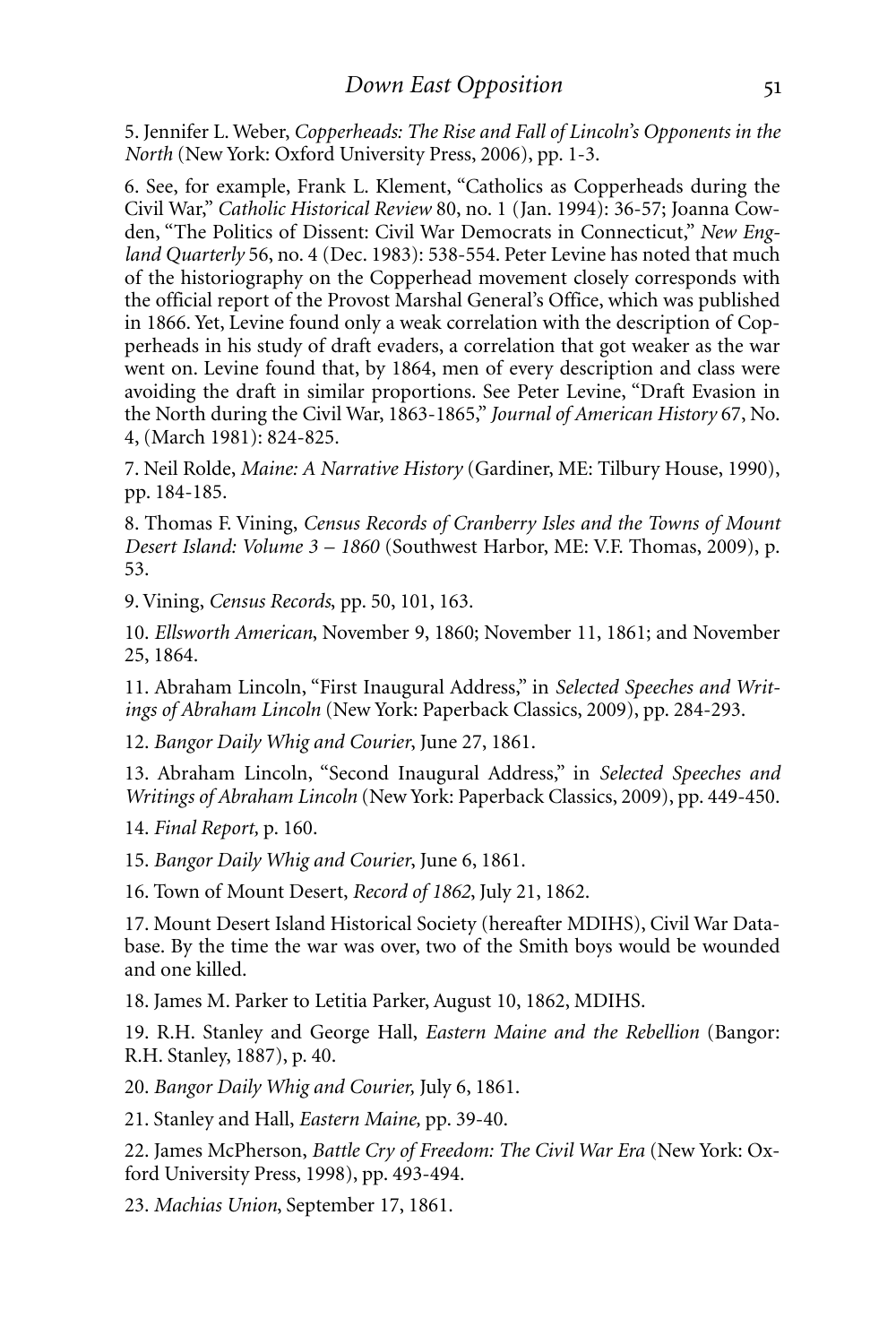24. Jefferson Davis, "Speech at the Portland Convention, August 24, 1858," *Speeches of the Hon. Jefferson Davis of Mississippi: Delivered During the Summer of 1858* (Baltimore: John Murphy, 1859), p. 19.

25. *Machias Union*, April 2, 1861.

26. *Machias Union*, April 9, 1861.

27. *Machias Union*, April 23, 1861.

28. *Machias Union*, April 23, 1861; *Machias Union,* April 30, 1861.

29. *Machias Union*, April 30, 1861.

30. *Machias Union*, August 13, 1861.

31. *Machias Union*, October 22, 1861.

32. *Ellsworth American*, November 15, 1861.

33. *Machias Union*, December 17, 1861.

34. *Machias Union*, October 1, 1861.

35. *Ellsworth American*, October 4, 1861.

36. Abraham Lincoln, letter to Erastus Corning, in *The Life and Writings of Abraham Lincoln,* Philip Van Doren Stern, ed. (New York: The Modern Library, 1999), p. 761.

37. *Ellsworth American,* March 13, 1863.

38. Stanley and Hall, *Eastern Maine*, p. 65.

39. *Ellsworth American*, June 4, 1864.

40. *Machias Union*, August 20, 1861.

41. Stanley and Hall, *Eastern Maine*, p. 89.

42. Stanley and Hall, *Eastern Maine*, p. 93.

43. Stanley and Hall, *Eastern Maine*, p. 89.

44. Clement Laird Vallandigham, *The Record of Hon. C.L. Vallandigham on Abolition, the Union, and the Civil War* (Columbus, OH: Walter, 1863), pp. 181-182.

45. *Final Report,* p. 163.

46. Allan R. Millett and Peter Maslowski, *For the Common Defense: A Military History of the United States of America* (New York: The Free Press, 1994), p. 206.

47. *Ellsworth American*, August 8, 1862.

48. Stanley and Hall, *Eastern Maine*, p. 172.

49. *Ellsworth American*, August 8, 1862.

50. Levine, "Draft Evasion in the North," pp. 816-817.

51. James M. Parker to Letitia Parker, October 11, 1863, MDIHS.

52. Eben Hamor journal, book no. 1, in the private collection of Raymond Strout and Family.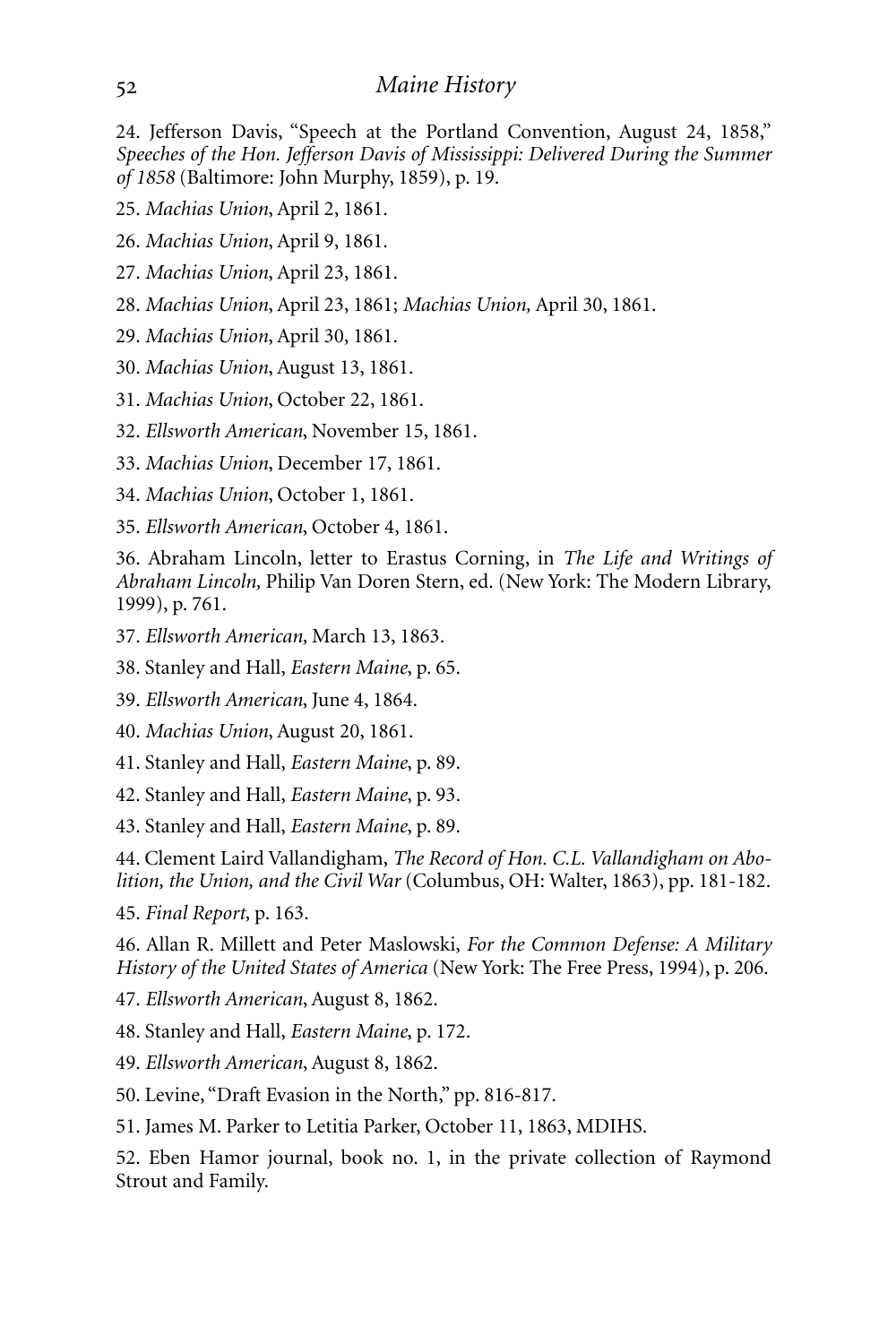53. Murray Bowden. "The Problem of Conscription in Maine during the Civil War" (master's thesis, University of Maine, 1948), p. 71.

54. MDIHS, Civil War Database.

55. *Ellsworth American*, September 5, 1862.

56. *Ellsworth American*, October 23, 1863.

57. *Ellsworth American*, September 19, 1862.

58. *Ellsworth American*, September 19, 1862.

59. *Portland Transcript*, September 12, 1862, in Bowden, "The Problem of Conscription," p. 82.

60. Stanley and Hall, *Eastern Maine*, p. 182.

61. Augustus Stevens to John Hodsdon, August 21, 1862, Adjutant General, War Department, Absent Soldiers 1862, Box 113, Maine State Archives (hereafter MSA), Augusta.

62. Augustus Stevens to John Hodsdon, September 2, 1862, Adjutant General, War Department, Absent Soldiers, MSA.

63. *Ellsworth American*, August 8, 1862.

64. *Ellsworth American*, November 21, 1862.

65. Bowden, "The Problem of Conscription," p. 26.

66. *Ellsworth American*, October 10, 1862.

67. *Ellsworth American*, December 26, 1862.

68. Bowden, "The Problem of Conscription," pp. 2-4.

69. *Ellsworth American*, February 20, 1863.

70. MDIHS, Civil War Database.

71. McPherson, *Battle Cry of Freedom*, p. 492.

72. Bowden, "The Problem of Conscription," pp. 30-32.

73. *Ellsworth American*, October 10, 1863.

74. *Ellsworth American*, October 23, 1863.

75. *Bangor Daily Whig and Courier*, July 13, 1863.

76. *Machias Union*, September 1, 1863, quoted in Bowden, "The Problem of Conscription," p. 35.

77. A. D. Bean to John Hodsdon, September 4, 1863, MSA.

78. *Ellsworth American*, September 26, 1862.

79. *Ellsworth American*, October 30, 1863.

80. *Ellsworth American*, November 20, 1863.

81. *Ellsworth American*, November 27, 1863.

82. *Ellsworth American*, November 13, 1863.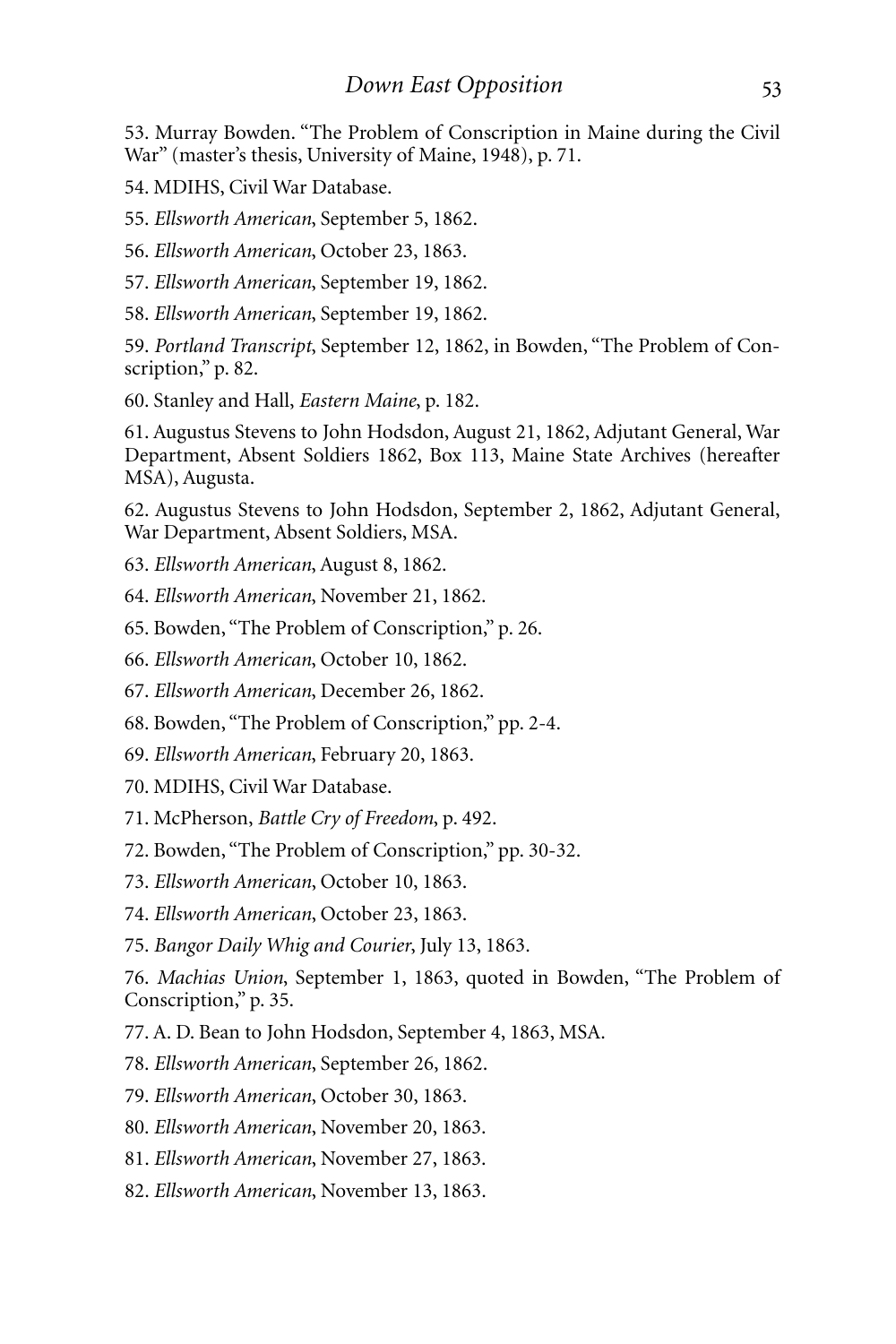- 83. *Ellsworth American*, December 11, 1863.
- 84. *Ellsworth American*, November 20, 1863.
- 85. *Ellsworth American*, May 13, 1864.
- 86. *Ellsworth American*, May 13, 1864.
- 87. *Ellsworth American*, May 27, 1864; *Ellsworth American*, June 4, 1864.
- 88. *Ellsworth American*, January 30, 1863.

89. William F. Fox, "The Chances of Being Hit in Battle," *The Century Illustrated Monthly Magazine,* May 1888, p. 94.

90. MDIHS, Civil War Database; James M. Parker, Samuel Savage, Elijah Wasgatt, Stillman Smith, and Thomas Savage died during the war. Mark T. Richardson, John A. Rodick, John W. Smith, Bloomfield Richardson, and Charles Southard were wounded.

- 91. MDIHS, Civil War Database.
- 92. Stanley and Hall, *Eastern Maine,* p. 179.
- 93. *Ellsworth American*, September 30, 1864.
- 94. Emily Savage to Augustus Savage, March 20, 1865, MDIHS.
- 95. *Ellsworth American*, April 22, 1864.
- 96. *Ellsworth American*, May 6, 1864.

97. Emily Savage to Augustus Savage, October 6, 1864, MDIHS; Bowden, "The Problem of Conscription," p. 90.

98. *Machias Union*, February 9, 1864, in Bowden, "The Problem of Conscription," p. 45.

99. Bowden, "The Problem of Conscription," pp. 51-52.

100. Augustus Savage to Emily Savage, July 23, 1864, MDIHS.

101. Augustus Savage to Emily Savage, February 10, 1865, MDIHS.

102. Emily Savage to Augustus Savage, March 27, 1865, MDIHS.

103. Emily Savage to Augustus Savage, March 30, 1865, MDIHS.

104. Emily Savage to Augustus Savage, March 30, 1865, MDIHS.

105. Emily Savage to Augustus Savage, April 6, 1865, MDIHS.

106. Augustus Savage to Emily Savage, April 7, 1865, MDIHS.

107. *Ellsworth American*, August 5, 1864.

108. Stanley and Hall, *Eastern Maine,* p. 193.

109. Stanley and Hall, *Eastern Maine,* p. 193.

110. Stanley and Hall, *Eastern Maine,* p. 195.

111. Stanley and Hall, *Eastern Maine,* p. 304.

112. *Final Report,* p. 74.